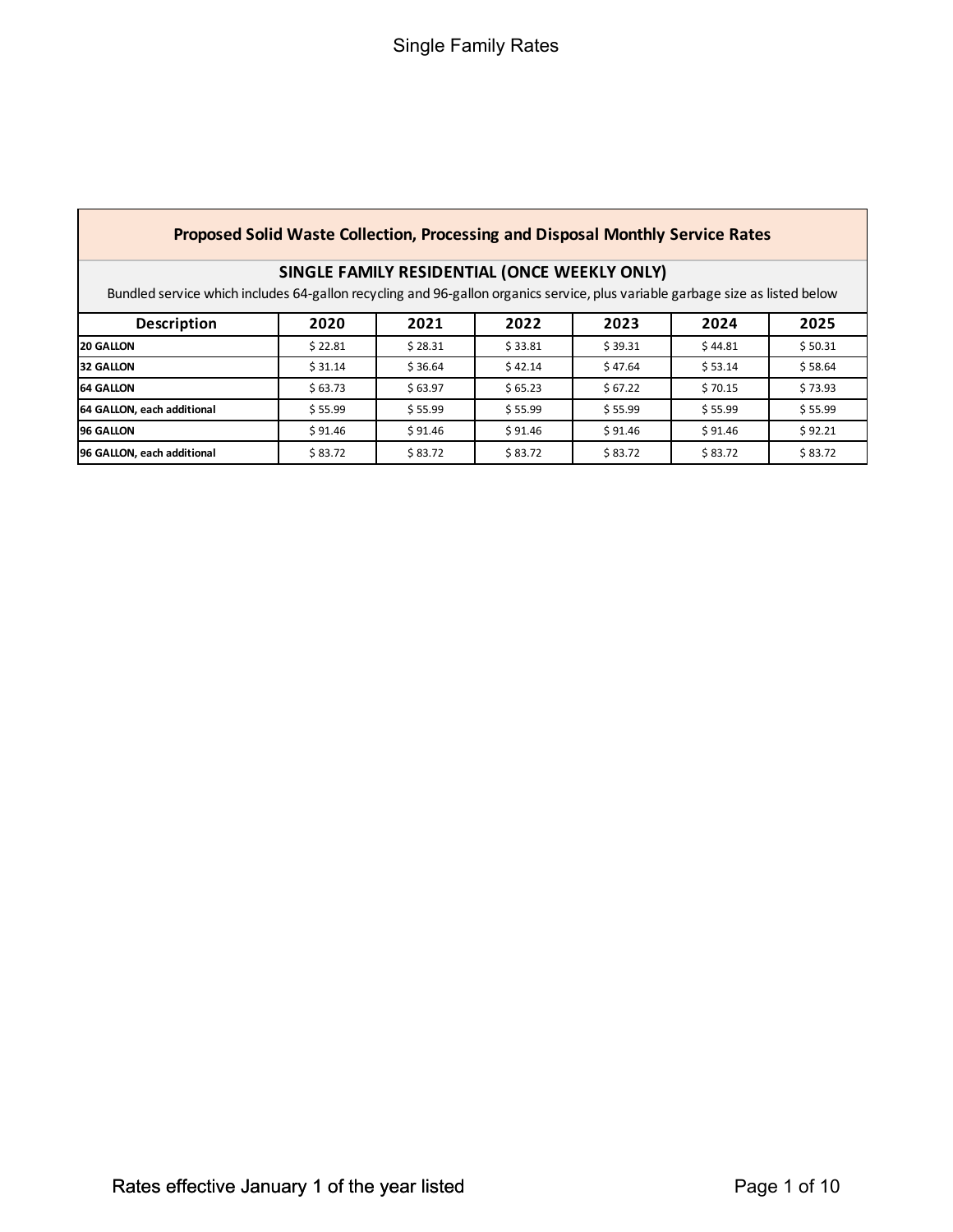| <b>Current 2020 Solid Waste Collection, Processing and Disposal Monthly Service</b> |    |              |    |                |         |                 |    |                         |    |                                               |      |             |     |             |
|-------------------------------------------------------------------------------------|----|--------------|----|----------------|---------|-----------------|----|-------------------------|----|-----------------------------------------------|------|-------------|-----|-------------|
| <b>Rates</b>                                                                        |    |              |    |                |         |                 |    |                         |    |                                               |      |             |     |             |
|                                                                                     |    |              |    |                |         |                 |    |                         |    | <b>COMMERCIAL BUSINESSES AND MULTI-FAMILY</b> |      |             |     |             |
| <b>Description</b>                                                                  |    |              |    |                |         |                 |    |                         |    | <b>Collection Frequency (per week)</b>        |      |             |     |             |
|                                                                                     |    | $\mathbf{1}$ |    | $\overline{2}$ |         | 3               |    | $\overline{\mathbf{4}}$ |    | 5                                             |      | 6           |     | 7           |
|                                                                                     |    |              |    |                |         | <b>GARBAGE</b>  |    |                         |    |                                               |      |             |     |             |
|                                                                                     |    |              |    |                |         | <b>CARTS</b>    |    |                         |    |                                               |      |             |     |             |
| <b>20 GALLON</b>                                                                    | \$ | 30.28        | \$ | 60.55          | \$      | 90.83           | \$ | 121.11                  | \$ | 151.40                                        | \$   | 181.67      |     |             |
| <b>32 GALLON</b>                                                                    | \$ | 38.29        | \$ | 83.24          | \$      | 126.87          | \$ | 171.73                  | \$ | 217.97                                        | \$   | 265.48      |     |             |
| <b>64 GALLON</b>                                                                    | \$ | 70.84        | \$ | 144.47         | \$      | 220.94          | \$ | 300.15                  | \$ | 382.50                                        | \$   | 425.04      |     |             |
| <b>96 GALLON</b>                                                                    | \$ | 102.77       | \$ | 216.24         | \$      | 324.37          | \$ | 432.50                  | \$ | 540.60                                        | \$   | 696.83      |     |             |
|                                                                                     |    |              |    |                |         | <b>BINS</b>     |    |                         |    |                                               |      |             |     |             |
| 1 CUBIC YARD (CY)                                                                   | \$ | 124.69       | \$ | 254.37         | \$      | 389.04          | \$ | 528.69                  | \$ | 673.34                                        | \$   | 859.55      | \$  | 1,021.04    |
| 2 CY                                                                                | \$ | 249.39       | \$ | 508.73         | \$      | 812.67          | \$ | 1,104.38                | \$ | 1,406.53                                      | \$   | 1,755.67    | -\$ | 2,085.51    |
| 3 CY                                                                                | \$ | 374.08       | \$ | 797.04         | \$      | 1,219.00        | \$ | 1,691.81                | \$ | 2,154.69                                      | \$   | 2,633.50    | -\$ | 3,193.45    |
| 4 CY                                                                                | \$ | 498.78       | \$ | 1,062.71       | \$      | 1,659.91        | \$ | 2,255.76                | \$ | 2,872.90                                      | \$   | 3,584.50    | -\$ | 4,257.93    |
| 6 CY                                                                                | \$ | 781.40       | \$ | 1,627.98       | \$      | 2,489.85        | \$ | 3,454.15                | \$ | 4,399.15                                      | \$   | 5,486.45    | \$  | 6,647.61    |
| 8 CY                                                                                | \$ | 1,041.88     | \$ | 2,170.64       | \$      | 3,388.99        | \$ | 4,653.42                | \$ | 5,985.23                                      | - \$ | 7,461.59    | -\$ | 9,037.26    |
| <b>1.5 CY COMPACTED</b>                                                             | \$ | 768.92       | \$ | 1,537.84       | \$      | 2,306.76        | \$ | 3,075.68                | \$ | 3,844.60                                      | \$   | 4,613.52    | \$  | 5,382.44    |
| <b>2 CY COMPACTED</b>                                                               | \$ | 1,025.22     | \$ | 2,050.44       | \$      | 3,075.67        | \$ | 4,100.89                | \$ | 5,126.11                                      | \$   | 6,151.32    | \$  | 7,176.55    |
| <b>3 CY COMPACTED</b>                                                               | \$ | 1,537.83     | \$ | 3,075.66       | \$      | 4,613.49        | \$ | 6,151.32                | \$ | 7,689.15                                      | \$   | 9,226.98    |     | \$10,764.81 |
| <b>4 CY COMPACTED</b>                                                               | \$ | 2,050.44     | \$ | 4,100.88       | Ś       | 6,151.32        | \$ | 8,201.76                |    | \$10,252.20                                   |      | \$12,302.64 |     | \$14,353.08 |
| <b>RECYCLING</b>                                                                    |    |              |    |                |         |                 |    |                         |    |                                               |      |             |     |             |
|                                                                                     |    |              |    |                |         | <b>CARTS</b>    |    |                         |    |                                               |      |             |     |             |
| <b>32 GALLON</b>                                                                    | \$ | 5.11         | \$ | 10.22          | \$      | 15.33           | \$ | 20.45                   | \$ | 25.56                                         | \$   | 30.68       |     |             |
| <b>64 GALLON</b>                                                                    | \$ | 5.11         | \$ | 10.22          | \$      | 15.33           | \$ | 20.45                   | \$ | 25.56                                         | \$   | 30.68       |     |             |
| <b>96 GALLON</b>                                                                    | \$ | 5.11         | \$ | 10.22          | \$      | 15.33           | \$ | 20.45                   | \$ | 25.56                                         | \$   | 30.68       |     |             |
|                                                                                     |    |              |    |                |         | <b>BINS</b>     |    |                         |    |                                               |      |             |     |             |
| 1 CY                                                                                | \$ | 5.11         | \$ | 10.22          | $\zeta$ | 15.33           | \$ | 20.45                   | \$ | 25.56                                         | \$   | 30.68       |     |             |
| <b>2 CY</b>                                                                         | \$ | 5.11         | \$ | 10.22          | \$      | 15.33           | \$ | 20.45                   | \$ | 25.56                                         | \$   | 30.68       |     |             |
| 3 CY                                                                                | \$ | 5.11         | \$ | 10.22          | \$      | 15.33           | \$ | 20.45                   | \$ | 25.56                                         | \$   | 30.68       |     |             |
| 4 CY                                                                                | \$ | 5.11         | \$ | 10.22          | \$      | 15.33           | \$ | 20.45                   | \$ | 25.56                                         | \$   | 30.68       |     |             |
| 6 CY                                                                                | \$ | 5.11         | \$ | 10.22          | \$      | 15.33           | \$ | 20.45                   | \$ | 25.56                                         | \$   | 30.68       |     |             |
|                                                                                     |    |              |    |                |         | <b>ORGANICS</b> |    |                         |    |                                               |      |             |     |             |
|                                                                                     |    |              |    |                |         | <b>CARTS</b>    |    |                         |    |                                               |      |             |     |             |
| 20 GALLON                                                                           | \$ | 24.90        | \$ | 49.80          | \$      | 74.70           | \$ | 99.61                   | \$ | 124.51                                        | \$   | 149.40      | \$  | 174.30      |
| <b>32 GALLON</b>                                                                    | \$ | 29.18        | \$ | 61.73          | \$      | 93.56           | \$ | 126.05                  | \$ | 159.22                                        | \$   | 193.01      | \$  | 227.47      |
| <b>64 GALLON</b>                                                                    | \$ | 46.24        | \$ | 93.87          | \$      | 142.92          | \$ | 193.36                  | \$ | 245.19                                        | \$   | 298.44      | \$  | 353.06      |
| <b>96 GALLON</b>                                                                    | \$ | 60.70        | \$ | 123.47         | \$      | 188.30          | \$ | 255.22                  | \$ | 324.22                                        | \$   | 395.30      | \$  | 468.46      |
|                                                                                     |    |              |    |                |         | <b>BINS</b>     |    |                         |    |                                               |      |             |     |             |
| <b>1 YD</b>                                                                         | \$ | 73.83        | \$ | 149.59         | \$      | 227.29          | \$ | 306.93                  | \$ | 388.51                                        | \$   | 486.23      | \$  | 574.37      |
| 2 CY                                                                                | \$ | 131.16       | \$ | 266.19         | \$      | 418.54          | \$ | 566.14                  | \$ | 717.79                                        | \$   | 887.71      | \$  | 1,050.12    |
| 3 CY                                                                                | \$ | 188.50       | \$ | 398.52         | \$      | 609.50          | \$ | 845.91                  | \$ | 1,077.34                                      | \$   | 1,316.76    | -\$ | 1,596.73    |
| 4 CY                                                                                | \$ | 249.39       | \$ | 531.36         | \$      | 829.95          | \$ | 1,127.88                | \$ | 1,436.44                                      | \$   | 1,792.24    | -\$ | 2,128.96    |
| 6 CY                                                                                | \$ | 390.70       | \$ | 814.00         | \$      | 1,244.93        | \$ | 1,727.08                | \$ | 2,199.57                                      | \$   | 2,743.23    | \$  | 3,323.81    |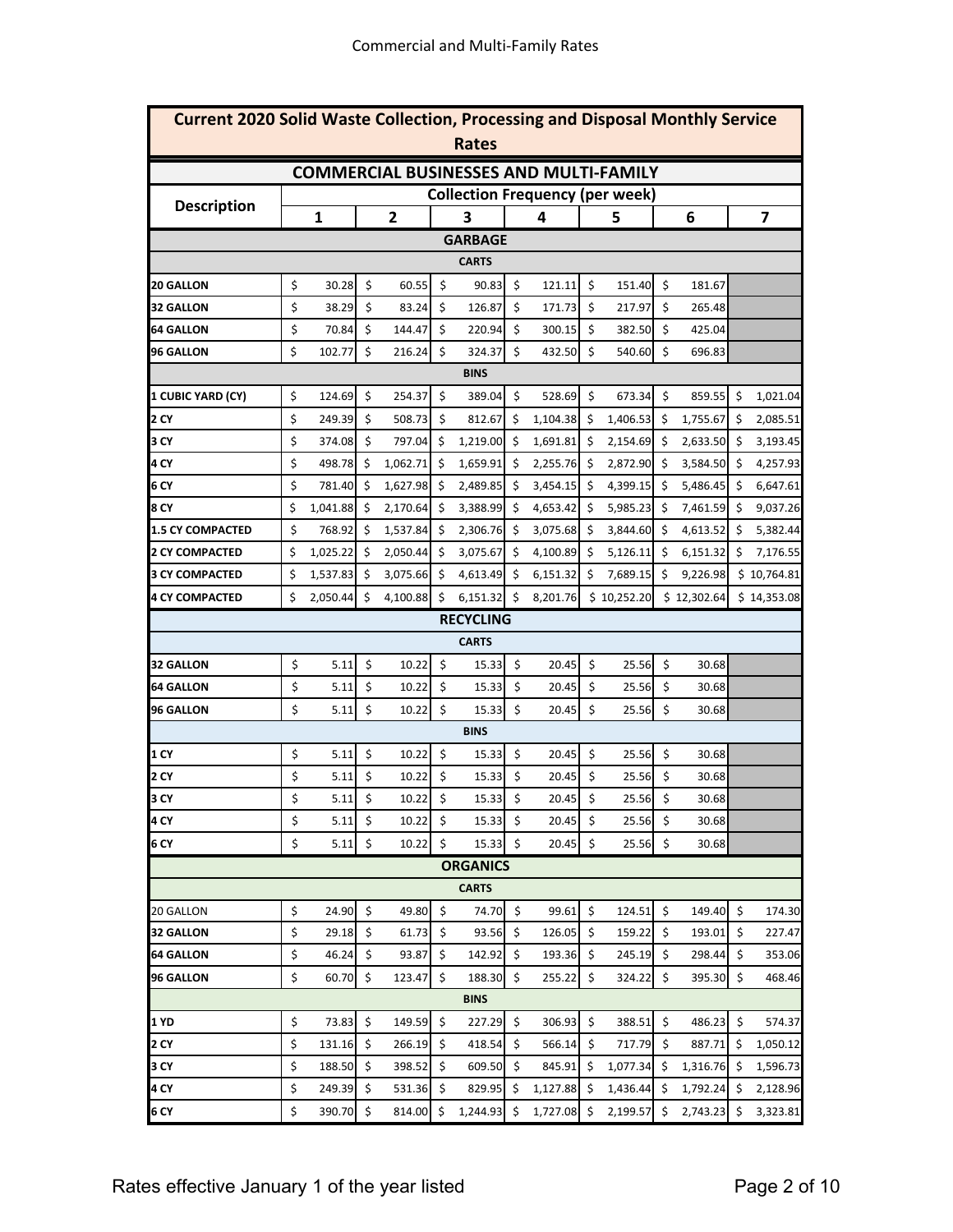| Proposed 2021 Solid Waste Collection, Processing and Disposal Monthly Service<br>Rates |    |              |    |                |         |                 |    |          |    |                                               |                           |             |         |                         |
|----------------------------------------------------------------------------------------|----|--------------|----|----------------|---------|-----------------|----|----------|----|-----------------------------------------------|---------------------------|-------------|---------|-------------------------|
|                                                                                        |    |              |    |                |         |                 |    |          |    | <b>COMMERCIAL BUSINESSES AND MULTI-FAMILY</b> |                           |             |         |                         |
|                                                                                        |    |              |    |                |         |                 |    |          |    | <b>Collection Frequency (per week)</b>        |                           |             |         |                         |
| <b>Description</b>                                                                     |    | $\mathbf{1}$ |    | $\overline{2}$ |         | 3               |    | 4        |    | 5                                             |                           | 6           |         | $\overline{\mathbf{z}}$ |
|                                                                                        |    |              |    |                |         | <b>GARBAGE</b>  |    |          |    |                                               |                           |             |         |                         |
|                                                                                        |    |              |    |                |         | <b>CARTS</b>    |    |          |    |                                               |                           |             |         |                         |
| <b>20 GALLON</b>                                                                       | \$ | 45.37        | \$ | 90.74          | \$      | 136.11          | \$ | 181.48   | \$ | 226.85                                        | \$                        | 272.22      |         |                         |
| <b>32 GALLON</b>                                                                       | \$ | 51.49        | \$ | 102.98         | \$      | 154.47          | \$ | 205.96   | \$ | 257.45                                        | \$                        | 308.94      |         |                         |
| <b>64 GALLON</b>                                                                       | \$ | 75.29        | \$ | 150.58         | \$      | 225.87          | \$ | 301.16   | \$ | 376.45                                        | \$                        | 451.74      |         |                         |
| <b>96 GALLON</b>                                                                       | \$ | 102.77       | \$ | 216.24         | \$      | 324.37          | \$ | 432.50   | \$ | 540.60                                        | \$                        | 696.83      |         |                         |
|                                                                                        |    |              |    |                |         | <b>BINS</b>     |    |          |    |                                               |                           |             |         |                         |
| 1 CUBIC YARD (CY)                                                                      | \$ | 124.69       | \$ | 254.37         | \$      | 389.04          | \$ | 528.69   | \$ | 673.34                                        | \$                        | 859.55      | \$      | 1,021.04                |
| 2 CY                                                                                   | \$ | 249.39       | \$ | 508.73         | \$      | 812.67          | \$ | 1,104.38 | \$ | 1,406.53                                      | \$                        | 1,755.67    | \$      | 2,085.51                |
| 3 CY                                                                                   | \$ | 374.08       | \$ | 797.04         | \$      | 1,219.00        | \$ | 1,691.81 | \$ | 2,154.69                                      | \$                        | 2,633.50    | -\$     | 3,193.45                |
| 4 CY                                                                                   | \$ | 498.78       | \$ | 1,062.71       | \$      | 1,659.91        | \$ | 2,255.76 | \$ | 2,872.90                                      | \$                        | 3,584.50    | -Ś      | 4,257.93                |
| 6 CY                                                                                   | \$ | 781.40       | \$ | 1,627.98       | \$      | 2,489.85        | \$ | 3,454.15 | \$ | 4,399.15                                      | \$                        | 5,486.45    | \$      | 6,647.61                |
| 8 CY                                                                                   | \$ | 1,041.88     | \$ | 2,170.64       | \$      | 3,388.99        | \$ | 4,653.42 | \$ | 5,985.23                                      | \$                        | 7,461.59    | \$      | 9,037.26                |
| <b>1.5 CY COMPACTED</b>                                                                | \$ | 768.92       | \$ | 1,537.84       | \$      | 2,306.76        | \$ | 3,075.68 | \$ | 3,844.60                                      | \$                        | 4,613.52    | \$      | 5,382.44                |
| <b>2 CY COMPACTED</b>                                                                  | \$ | 1,025.22     | \$ | 2,050.44       | \$      | 3,075.67        | \$ | 4,100.89 | \$ | 5,126.11                                      | \$                        | 6,151.32    | \$      | 7,176.55                |
| <b>3 CY COMPACTED</b>                                                                  | \$ | 1,537.83     | \$ | 3,075.66       | \$      | 4,613.49        | \$ | 6,151.32 | \$ | 7,689.15                                      | \$                        | 9,226.98    |         | \$10,764.81             |
| <b>4 CY COMPACTED</b>                                                                  | \$ | 2,050.44     | \$ | 4,100.88       | \$      | 6,151.32        | \$ | 8,201.76 |    | \$10,252.20                                   |                           | \$12,302.64 |         | \$14,353.08             |
| <b>RECYCLING</b>                                                                       |    |              |    |                |         |                 |    |          |    |                                               |                           |             |         |                         |
|                                                                                        |    |              |    |                |         | <b>CARTS</b>    |    |          |    |                                               |                           |             |         |                         |
| <b>32 GALLON</b>                                                                       | \$ | 12.88        | \$ | 25.76          | \$      | 38.64           | \$ | 51.52    | \$ | 64.40                                         | $\boldsymbol{\mathsf{S}}$ | 77.28       |         |                         |
| <b>64 GALLON</b>                                                                       | \$ | 12.88        | \$ | 25.76          | \$      | 38.64           | \$ | 51.52    | \$ | 64.40                                         | \$                        | 77.28       |         |                         |
| <b>96 GALLON</b>                                                                       | \$ | 12.88        | \$ | 25.76          | \$      | 38.64           | \$ | 51.52    | \$ | 64.40                                         | \$                        | 77.28       |         |                         |
|                                                                                        |    |              |    |                |         | <b>BINS</b>     |    |          |    |                                               |                           |             |         |                         |
| 1 CY                                                                                   | \$ | 12.88        | \$ | 25.76          | \$      | 38.64           | \$ | 51.52    | \$ | 64.40                                         | \$                        | 77.28       |         |                         |
| <b>2 CY</b>                                                                            | \$ | 12.88        | \$ | 25.76          | \$      | 38.64           | \$ | 51.52    | \$ | 64.40                                         | \$                        | 77.28       |         |                         |
| 3 CY                                                                                   | \$ | 12.88        | \$ | 25.76          | $\zeta$ | 38.64           | \$ | 51.52    | \$ | 64.40                                         | \$                        | 77.28       |         |                         |
| 4 CY                                                                                   | \$ | 12.88        | \$ | 25.76          | \$      | 38.64           | \$ | 51.52    | \$ | 64.40                                         | \$                        | 77.28       |         |                         |
| 6 CY                                                                                   | \$ | 12.88        | \$ | 25.76          | \$      | 38.64           | \$ | 51.52    | \$ | 64.40                                         | \$                        | 77.28       |         |                         |
|                                                                                        |    |              |    |                |         | <b>ORGANICS</b> |    |          |    |                                               |                           |             |         |                         |
|                                                                                        |    |              |    |                |         | <b>CARTS</b>    |    |          |    |                                               |                           |             |         |                         |
| <b>20 GALLON</b>                                                                       | \$ | 52.52        | \$ | 105.04         | \$      | 157.56          | \$ | 210.08   | \$ | 262.60                                        | \$                        | 315.12      | \$      | 367.64                  |
| <b>32 GALLON</b>                                                                       | \$ | 56.59        | \$ | 113.18         | \$      | 169.77          | \$ | 226.36   | \$ | 282.95                                        | \$                        | 339.54      | \$      | 396.13                  |
| <b>64 GALLON</b>                                                                       | \$ | 71.24        | \$ | 142.48         | \$      | 213.72          | \$ | 284.96   | \$ | 356.20                                        | \$                        | 427.44      | \$      | 498.68                  |
| <b>96 GALLON</b>                                                                       | \$ | 84.15        | \$ | 168.30         | \$      | 252.45          | \$ | 336.60   | \$ | 420.75                                        | \$                        | 504.90      | $\zeta$ | 589.05                  |
|                                                                                        |    |              |    |                |         | <b>BINS</b>     |    |          |    |                                               |                           |             |         |                         |
| 1 YD                                                                                   | \$ | 103.42       | \$ | 206.84         | \$      | 310.26          | \$ | 413.68   | \$ | 517.10                                        | \$                        | 620.52      | $\zeta$ | 723.94                  |
| 2 CY                                                                                   | \$ | 161.96       | \$ | 323.92         | \$      | 485.88          | \$ | 647.84   | \$ | 809.80                                        | \$                        | 971.76      | \$,     | 1,133.72                |
| 3 CY                                                                                   | \$ | 220.51       | \$ | 441.02         | \$      | 661.53          | \$ | 882.04   | \$ | 1,102.55                                      | S.                        | 1,323.06    | -\$     | 1,543.57                |
| 4 CY                                                                                   | \$ | 281.44       | \$ | 562.88         | \$      | 844.32          | \$ | 1,125.76 | \$ | 1,407.20                                      | \$.                       | 1,688.64    | -\$     | 1,970.08                |
| 6 CY                                                                                   | \$ | 416.37       | \$ | 832.74         | \$      | 1,249.11        | \$ | 1,665.48 | \$ | 2,081.85                                      | \$                        | 2,498.22    | \$      | 2,914.59                |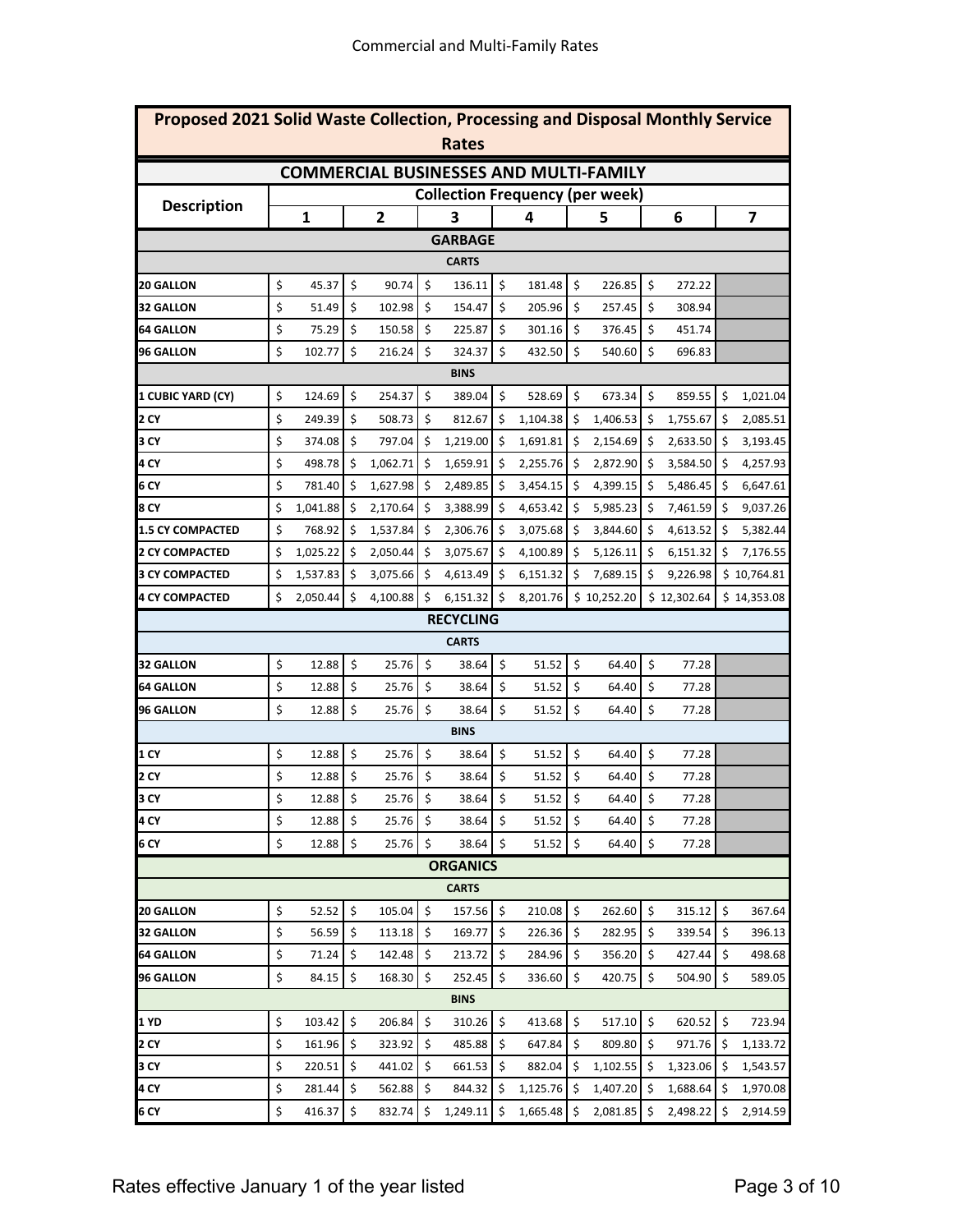| Proposed 2022 Solid Waste Collection, Processing and Disposal Monthly Service<br>Rates |    |              |    |                |         |                                               |    |          |    |             |                           |             |     |                         |
|----------------------------------------------------------------------------------------|----|--------------|----|----------------|---------|-----------------------------------------------|----|----------|----|-------------|---------------------------|-------------|-----|-------------------------|
|                                                                                        |    |              |    |                |         | <b>COMMERCIAL BUSINESSES AND MULTI-FAMILY</b> |    |          |    |             |                           |             |     |                         |
|                                                                                        |    |              |    |                |         | <b>Collection Frequency (per week)</b>        |    |          |    |             |                           |             |     |                         |
| <b>Description</b>                                                                     |    | $\mathbf{1}$ |    | $\overline{2}$ |         | 3                                             |    | 4        |    | 5           |                           | 6           |     | $\overline{\mathbf{z}}$ |
|                                                                                        |    |              |    |                |         | <b>GARBAGE</b>                                |    |          |    |             |                           |             |     |                         |
|                                                                                        |    |              |    |                |         | <b>CARTS</b>                                  |    |          |    |             |                           |             |     |                         |
| 20 GALLON                                                                              | \$ | 59.75        | \$ | 119.50         | \$      | 179.25                                        | \$ | 239.00   | \$ | 298.75      | \$                        | 358.50      |     |                         |
| <b>32 GALLON</b>                                                                       | \$ | 64.21        | \$ | 128.42         | \$      | 192.63                                        | \$ | 256.84   | \$ | 321.05      | \$                        | 385.26      |     |                         |
| <b>64 GALLON</b>                                                                       | \$ | 80.31        | \$ | 160.62         | \$      | 240.93                                        | \$ | 321.24   | \$ | 401.55      | \$                        | 481.86      |     |                         |
| <b>96 GALLON</b>                                                                       | \$ | 102.77       | \$ | 216.24         | \$      | 324.37                                        | \$ | 432.50   | \$ | 540.60      | \$                        | 696.83      |     |                         |
|                                                                                        |    |              |    |                |         | <b>BINS</b>                                   |    |          |    |             |                           |             |     |                         |
| 1 CUBIC YARD (CY)                                                                      | \$ | 124.69       | \$ | 254.37         | \$      | 389.04                                        | \$ | 528.69   | \$ | 673.34      | \$                        | 859.55      | \$  | 1,021.04                |
| 2 CY                                                                                   | \$ | 249.39       | \$ | 508.73         | \$      | 812.67                                        | \$ | 1,104.38 | \$ | 1,406.53    | \$                        | 1,755.67    | \$  | 2,085.51                |
| 3 CY                                                                                   | \$ | 374.08       | \$ | 797.04         | \$      | 1,219.00                                      | \$ | 1,691.81 | \$ | 2,154.69    | \$                        | 2,633.50    | \$  | 3,193.45                |
| 4 CY                                                                                   | \$ | 498.78       | \$ | 1,062.71       | \$      | 1,659.91                                      | \$ | 2,255.76 | \$ | 2,872.90    | \$                        | 3,584.50    |     | 4,257.93                |
| 6 CY                                                                                   | \$ | 781.40       | \$ | 1,627.98       | \$      | 2,489.85                                      | \$ | 3,454.15 | \$ | 4,399.15    | \$                        | 5,486.45    | \$  | 6,647.61                |
| 8 CY                                                                                   | \$ | 1,041.88     | \$ | 2,170.64       | \$      | 3,388.99                                      | \$ | 4,653.42 | \$ | 5,985.23    | \$                        | 7,461.59    | \$  | 9,037.26                |
| <b>1.5 CY COMPACTED</b>                                                                | \$ | 768.92       | \$ | 1,537.84       | \$      | 2,306.76                                      | \$ | 3,075.68 | \$ | 3,844.60    | \$                        | 4,613.52    | \$  | 5,382.44                |
| <b>2 CY COMPACTED</b>                                                                  | \$ | 1,025.22     | \$ | 2,050.44       | \$      | 3,075.67                                      | \$ | 4,100.89 | \$ | 5,126.11    | \$                        | 6,151.32    | \$  | 7,176.55                |
| <b>3 CY COMPACTED</b>                                                                  | \$ | 1,537.83     | \$ | 3,075.66       | \$      | 4,613.49                                      | \$ | 6,151.32 | \$ | 7,689.15    | \$                        | 9,226.98    |     | \$10,764.81             |
| <b>4 CY COMPACTED</b>                                                                  | \$ | 2,050.44     | \$ | 4,100.88       | \$      | 6,151.32                                      | \$ | 8,201.76 |    | \$10,252.20 |                           | \$12,302.64 |     | \$14,353.08             |
| <b>RECYCLING</b>                                                                       |    |              |    |                |         |                                               |    |          |    |             |                           |             |     |                         |
|                                                                                        |    |              |    |                |         | <b>CARTS</b>                                  |    |          |    |             |                           |             |     |                         |
| <b>32 GALLON</b>                                                                       | \$ | 20.22        | \$ | 40.44          | \$      | 60.66                                         | \$ | 80.88    | \$ | 101.10      | $\boldsymbol{\mathsf{S}}$ | 121.32      |     |                         |
| <b>64 GALLON</b>                                                                       | \$ | 20.22        | \$ | 40.44          | \$      | 60.66                                         | \$ | 80.88    | \$ | 101.10      | \$                        | 121.32      |     |                         |
| <b>96 GALLON</b>                                                                       | \$ | 20.22        | \$ | 40.44          | \$      | 60.66                                         | \$ | 80.88    | \$ | 101.10      | \$                        | 121.32      |     |                         |
|                                                                                        |    |              |    |                |         | <b>BINS</b>                                   |    |          |    |             |                           |             |     |                         |
| 1 CY                                                                                   | \$ | 20.22        | \$ | 40.44          | \$      | 60.66                                         | \$ | 80.88    | \$ | 101.10      | \$                        | 121.32      |     |                         |
| <b>2 CY</b>                                                                            | \$ | 20.22        | \$ | 40.44          | \$      | 60.66                                         | \$ | 80.88    | \$ | 101.10      | \$                        | 121.32      |     |                         |
| 3 CY                                                                                   | \$ | 20.22        | \$ | 40.44          | \$      | 60.66                                         | \$ | 80.88    | \$ | 101.10      | \$                        | 121.32      |     |                         |
| 4 CY                                                                                   | \$ | 20.22        | \$ | 40.44          | \$      | 60.66                                         | \$ | 80.88    | \$ | 101.10      | \$                        | 121.32      |     |                         |
| 6 CY                                                                                   | \$ | 20.22        | \$ | 40.44          | \$      | 60.66                                         | \$ | 80.88    | \$ | 101.10      | \$                        | 121.32      |     |                         |
|                                                                                        |    |              |    |                |         | <b>ORGANICS</b>                               |    |          |    |             |                           |             |     |                         |
|                                                                                        |    |              |    |                |         | <b>CARTS</b>                                  |    |          |    |             |                           |             |     |                         |
| <b>20 GALLON</b>                                                                       | \$ | 78.74        | \$ | 157.48         | $\zeta$ | 236.22                                        | \$ | 314.96   | \$ | 393.70      | $\ddot{\mathsf{S}}$       | 472.44      | \$  | 551.18                  |
| <b>32 GALLON</b>                                                                       | \$ | 82.74        | \$ | 165.48         | \$      | 248.22                                        | \$ | 330.96   | \$ | 413.70      | \$                        | 496.44      | \$  | 579.18                  |
| <b>64 GALLON</b>                                                                       | \$ | 95.53        | \$ | 191.06         | \$      | 286.59                                        | \$ | 382.12   | \$ | 477.65      | \$                        | 573.18      | \$  | 668.71                  |
| <b>96 GALLON</b>                                                                       | \$ | 107.34       | \$ | 214.68         | \$      | 322.02                                        | \$ | 429.36   | \$ | 536.70      | \$                        | 644.04      | \$  | 751.38                  |
|                                                                                        |    |              |    |                |         | <b>BINS</b>                                   |    |          |    |             |                           |             |     |                         |
| 1 YD                                                                                   | \$ | 132.98       | \$ | 265.96         | $\zeta$ | 398.94                                        | \$ | 531.92   | \$ | 664.90      | \$                        | 797.88      | \$  | 930.86                  |
| 2 CY                                                                                   | \$ | 194.36       | \$ | 388.72         | \$      | 583.08                                        | \$ | 777.44   | \$ | 971.80      | \$                        | 1,166.16    | \$  | 1,360.52                |
| 3 CY                                                                                   | \$ | 255.75       | \$ | 511.50         | \$      | 767.25                                        | \$ | 1,023.00 | \$ | 1,278.75    | \$.                       | 1,534.50    | -\$ | 1,790.25                |
| 4 CY                                                                                   | \$ | 318.47       | \$ | 636.94         | \$      | 955.41                                        | \$ | 1,273.88 | \$ | 1,592.35    | \$.                       | 1,910.82    | S.  | 2,229.29                |
| 6 CY                                                                                   | \$ | 451.27       | \$ | 902.54         | $\zeta$ | 1,353.81                                      | \$ | 1,805.08 | \$ | 2,256.35    | \$                        | 2,707.62    | \$  | 3,158.89                |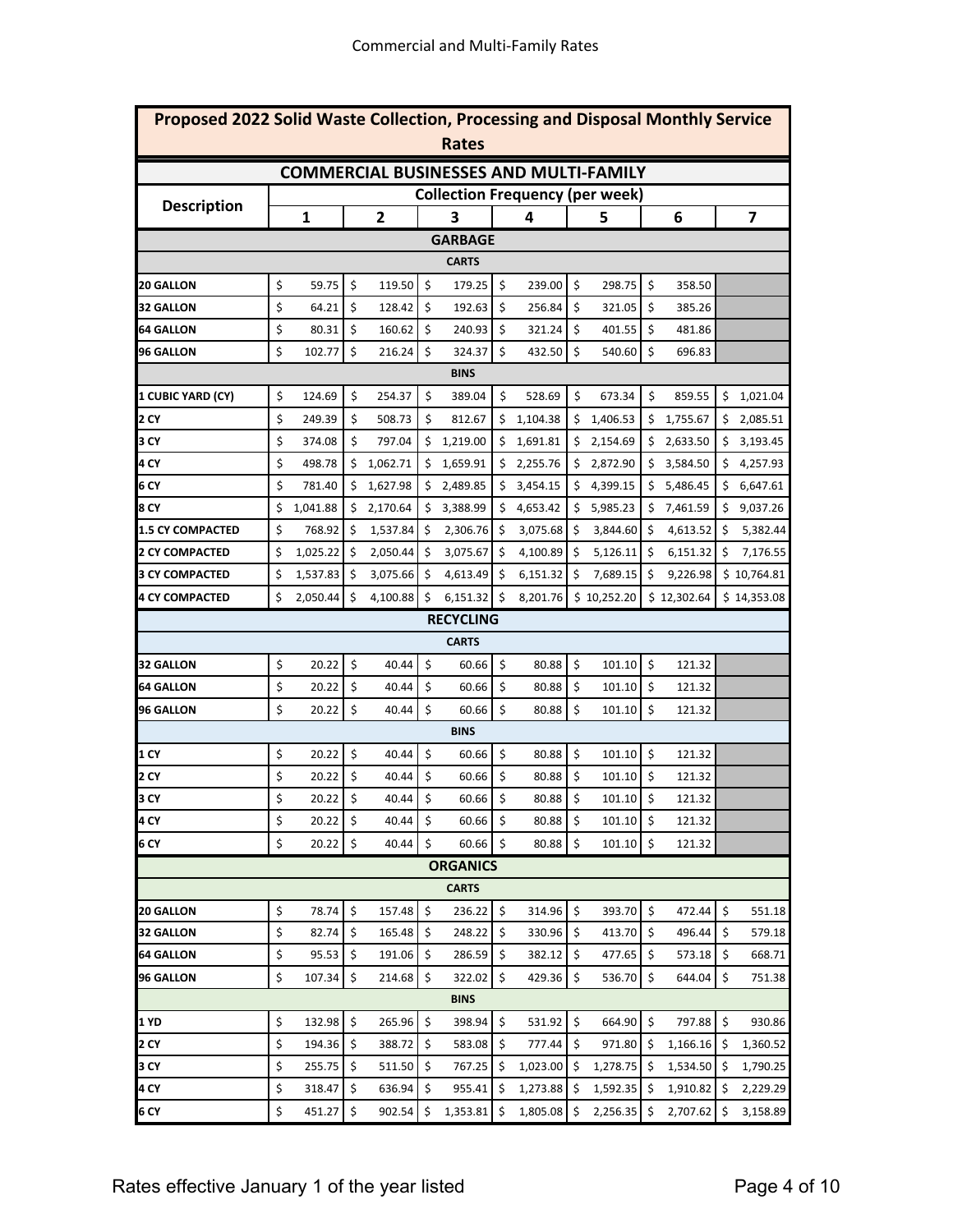| Proposed 2023 Solid Waste Collection, Processing and Disposal Monthly Service<br>Rates |    |              |    |                |         |                 |         |          |                           |                                               |    |             |    |                         |
|----------------------------------------------------------------------------------------|----|--------------|----|----------------|---------|-----------------|---------|----------|---------------------------|-----------------------------------------------|----|-------------|----|-------------------------|
|                                                                                        |    |              |    |                |         |                 |         |          |                           | <b>COMMERCIAL BUSINESSES AND MULTI-FAMILY</b> |    |             |    |                         |
|                                                                                        |    |              |    |                |         |                 |         |          |                           | <b>Collection Frequency (per week)</b>        |    |             |    |                         |
| <b>Description</b>                                                                     |    | $\mathbf{1}$ |    | $\overline{2}$ |         | 3               |         | 4        |                           | 5                                             |    | 6           |    | $\overline{\mathbf{z}}$ |
|                                                                                        |    |              |    |                |         | <b>GARBAGE</b>  |         |          |                           |                                               |    |             |    |                         |
|                                                                                        |    |              |    |                |         | <b>CARTS</b>    |         |          |                           |                                               |    |             |    |                         |
| 20 GALLON                                                                              | \$ | 66.90        | \$ | 133.80         | \$      | 200.70          | \$      | 267.60   | \$                        | 334.50                                        | \$ | 401.40      |    |                         |
| <b>32 GALLON</b>                                                                       | \$ | 70.75        | \$ | 141.50         | \$      | 212.25          | \$      | 283.00   | \$                        | 353.75                                        | \$ | 424.50      |    |                         |
| <b>64 GALLON</b>                                                                       | \$ | 83.91        | \$ | 167.82         | \$      | 251.73          | \$      | 335.64   | \$                        | 419.55                                        | \$ | 503.46      |    |                         |
| <b>96 GALLON</b>                                                                       | \$ | 102.77       | \$ | 216.24         | \$      | 324.37          | \$      | 432.50   | \$                        | 540.60                                        | \$ | 696.83      |    |                         |
|                                                                                        |    |              |    |                |         | <b>BINS</b>     |         |          |                           |                                               |    |             |    |                         |
| 1 CUBIC YARD (CY)                                                                      | \$ | 124.69       | \$ | 254.37         | \$      | 389.04          | \$      | 528.69   | \$                        | 673.34                                        | \$ | 859.55      | \$ | 1,021.04                |
| 2 CY                                                                                   | \$ | 249.39       | \$ | 508.73         | \$      | 812.67          | \$      | 1,104.38 | \$                        | 1,406.53                                      | \$ | 1,755.67    | \$ | 2,085.51                |
| 3 CY                                                                                   | \$ | 374.08       | \$ | 797.04         | \$      | 1,219.00        | \$      | 1,691.81 | \$                        | 2,154.69                                      | \$ | 2,633.50    | \$ | 3,193.45                |
| 4 CY                                                                                   | \$ | 498.78       | \$ | 1,062.71       | \$      | 1,659.91        | \$      | 2,255.76 | \$                        | 2,872.90                                      | \$ | 3,584.50    | \$ | 4,257.93                |
| 6 CY                                                                                   | \$ | 781.40       | \$ | 1,627.98       | \$      | 2,489.85        | \$      | 3,454.15 | \$                        | 4,399.15                                      | \$ | 5,486.45    | \$ | 6,647.61                |
| 8 CY                                                                                   | \$ | 1,041.88     | \$ | 2,170.64       | \$      | 3,388.99        | \$      | 4,653.42 | \$                        | 5,985.23                                      | \$ | 7,461.59    | \$ | 9,037.26                |
| <b>1.5 CY COMPACTED</b>                                                                | \$ | 768.92       | \$ | 1,537.84       | \$      | 2,306.76        | \$      | 3,075.68 | \$                        | 3,844.60                                      | \$ | 4,613.52    | \$ | 5,382.44                |
| <b>2 CY COMPACTED</b>                                                                  | \$ | 1,025.22     | \$ | 2,050.44       | \$      | 3,075.67        | $\zeta$ | 4,100.89 | \$                        | 5,126.11                                      | \$ | 6,151.32    | \$ | 7,176.55                |
| <b>3 CY COMPACTED</b>                                                                  | \$ | 1,537.83     | \$ | 3,075.66       | \$      | 4,613.49        | \$      | 6,151.32 | \$                        | 7,689.15                                      | \$ | 9,226.98    |    | \$10,764.81             |
| <b>4 CY COMPACTED</b>                                                                  | \$ | 2,050.44     | \$ | 4,100.88       | \$      | 6,151.32        | $\zeta$ | 8,201.76 |                           | \$10,252.20                                   |    | \$12,302.64 |    | \$14,353.08             |
| <b>RECYCLING</b>                                                                       |    |              |    |                |         |                 |         |          |                           |                                               |    |             |    |                         |
|                                                                                        |    |              |    |                |         | <b>CARTS</b>    |         |          |                           |                                               |    |             |    |                         |
| <b>32 GALLON</b>                                                                       | \$ | 23.77        | \$ | 47.54          | \$      | 71.31           | \$      | 95.08    | \$                        | 118.85                                        | \$ | 142.62      |    |                         |
| <b>64 GALLON</b>                                                                       | \$ | 23.77        | \$ | 47.54          | \$      | 71.31           | \$      | 95.08    | \$                        | 118.85                                        | \$ | 142.62      |    |                         |
| <b>96 GALLON</b>                                                                       | \$ | 23.77        | \$ | 47.54          | \$      | 71.31           | \$      | 95.08    | \$                        | 118.85                                        | \$ | 142.62      |    |                         |
|                                                                                        |    |              |    |                |         | <b>BINS</b>     |         |          |                           |                                               |    |             |    |                         |
| 1 CY                                                                                   | \$ | 23.77        | \$ | 47.54          | \$      | 71.31           | \$      | 95.08    | \$                        | 118.85                                        | \$ | 142.62      |    |                         |
| 2 CY                                                                                   | \$ | 23.77        | \$ | 47.54          | \$      | 71.31           | \$      | 95.08    | \$                        | 118.85                                        | \$ | 142.62      |    |                         |
| 3 CY                                                                                   | \$ | 23.77        | \$ | 47.54          | $\zeta$ | 71.31           | \$      | 95.08    | $\boldsymbol{\mathsf{S}}$ | 118.85                                        | \$ | 142.62      |    |                         |
| 4 CY                                                                                   | \$ | 23.77        | \$ | 47.54          | \$      | 71.31           | \$      | 95.08    | \$                        | 118.85                                        | \$ | 142.62      |    |                         |
| 6 CY                                                                                   | \$ | 23.77        | \$ | 47.54          | \$      | 71.31           | \$      | 95.08    | \$                        | 118.85                                        | \$ | 142.62      |    |                         |
|                                                                                        |    |              |    |                |         | <b>ORGANICS</b> |         |          |                           |                                               |    |             |    |                         |
|                                                                                        |    |              |    |                |         | <b>CARTS</b>    |         |          |                           |                                               |    |             |    |                         |
| <b>20 GALLON</b>                                                                       | \$ | 91.62        | \$ | 183.24         | $\zeta$ | 274.86          | \$      | 366.48   | \$                        | 458.10                                        | \$ | 549.72      | \$ | 641.34                  |
| <b>32 GALLON</b>                                                                       | \$ | 95.72        | \$ | 191.44         | \$      | 287.16          | \$      | 382.88   | \$                        | 478.60                                        | \$ | 574.32      | \$ | 670.04                  |
| <b>64 GALLON</b>                                                                       | \$ | 108.11       | \$ | 216.22         | \$      | 324.33          | \$      | 432.44   | \$                        | 540.55                                        | \$ | 648.66      | \$ | 756.77                  |
| <b>96 GALLON</b>                                                                       | \$ | 119.82       | \$ | 239.64         | \$      | 359.46          | \$      | 479.28   | \$                        | 599.10                                        | \$ | 718.92      | \$ | 838.74                  |
|                                                                                        |    |              |    |                |         | <b>BINS</b>     |         |          |                           |                                               |    |             |    |                         |
| 1 YD                                                                                   | \$ | 149.09       | \$ | 298.18         | $\zeta$ | 447.27          | \$      | 596.36   | \$                        | 745.45                                        | \$ | 894.54      | \$ | 1,043.63                |
| 2 CY                                                                                   | \$ | 213.71       | \$ | 427.42         | \$      | 641.13          | \$      | 854.84   | \$                        | 1,068.55                                      | \$ | 1,282.26    | S. | 1,495.97                |
| 3 CY                                                                                   | \$ | 278.34       | \$ | 556.68         | \$      | 835.02          | \$      | 1,113.36 | \$                        | 1,391.70                                      | \$ | 1,670.04    | S. | 1,948.38                |
| 4 CY                                                                                   | \$ | 343.88       | \$ | 687.76         | \$      | 1,031.64        | \$      | 1,375.52 | \$                        | 1,719.40                                      | \$ | 2,063.28    | S. | 2,407.16                |
| 6 CY                                                                                   | \$ | 480.04       | \$ | 960.08         | -\$     | 1,440.12        | \$      | 1,920.16 | \$                        | 2,400.20                                      | \$ | 2,880.24    | \$ | 3,360.28                |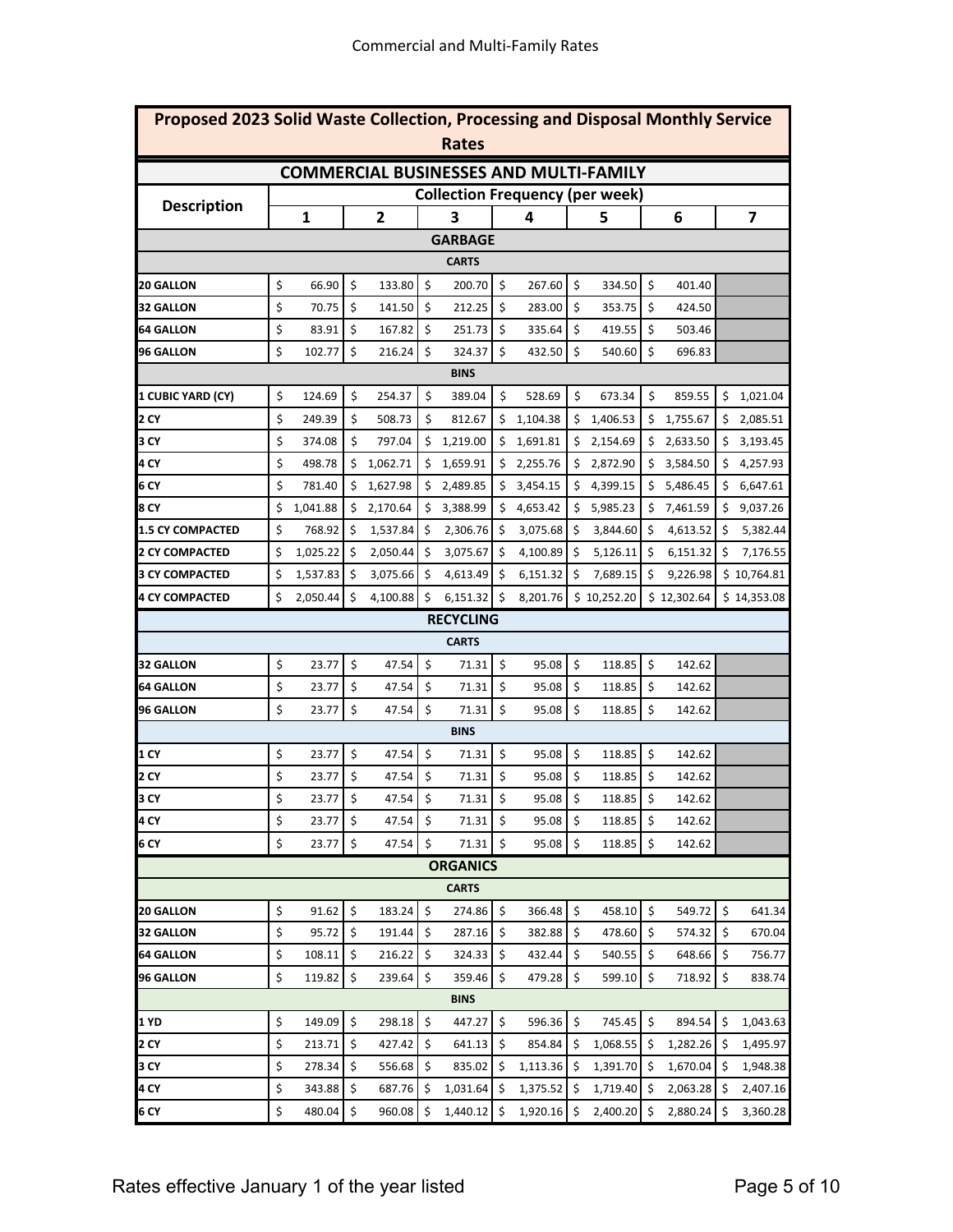| Proposed 2024 Solid Waste Collection, Processing and Disposal Monthly Service<br>Rates |    |              |    |                |                    |                 |         |          |    |                                               |                           |             |         |                         |
|----------------------------------------------------------------------------------------|----|--------------|----|----------------|--------------------|-----------------|---------|----------|----|-----------------------------------------------|---------------------------|-------------|---------|-------------------------|
|                                                                                        |    |              |    |                |                    |                 |         |          |    | <b>COMMERCIAL BUSINESSES AND MULTI-FAMILY</b> |                           |             |         |                         |
|                                                                                        |    |              |    |                |                    |                 |         |          |    | <b>Collection Frequency (per week)</b>        |                           |             |         |                         |
| <b>Description</b>                                                                     |    | $\mathbf{1}$ |    | $\overline{2}$ |                    | 3               |         | 4        |    | 5                                             |                           | 6           |         | $\overline{\mathbf{z}}$ |
|                                                                                        |    |              |    |                |                    | <b>GARBAGE</b>  |         |          |    |                                               |                           |             |         |                         |
|                                                                                        |    |              |    |                |                    | <b>CARTS</b>    |         |          |    |                                               |                           |             |         |                         |
| <b>20 GALLON</b>                                                                       | \$ | 73.89        | \$ | 147.78         | \$                 | 221.67          | \$      | 295.56   | \$ | 369.45                                        | \$                        | 443.34      |         |                         |
| <b>32 GALLON</b>                                                                       | \$ | 77.30        | \$ | 154.60         | \$                 | 231.90          | \$      | 309.20   | \$ | 386.50                                        | \$                        | 463.80      |         |                         |
| 64 GALLON                                                                              | \$ | 88.24        | \$ | 176.48         | \$                 | 264.72          | \$      | 352.96   | \$ | 441.20                                        | \$                        | 529.44      |         |                         |
| 96 GALLON                                                                              | \$ | 102.84       | \$ | 216.24         | \$                 | 324.37          | \$      | 432.50   | \$ | 540.60                                        | \$                        | 696.83      |         |                         |
|                                                                                        |    |              |    |                |                    | <b>BINS</b>     |         |          |    |                                               |                           |             |         |                         |
| 1 CUBIC YARD (CY)                                                                      | \$ | 125.05       | \$ | 254.37         | \$                 | 389.04          | \$      | 528.69   | \$ | 673.34                                        | \$                        | 859.55      | \$      | 1,021.04                |
| 2 CY                                                                                   | \$ | 249.39       | \$ | 508.73         | \$                 | 812.67          | \$      | 1,104.38 | \$ | 1,406.53                                      | \$                        | 1,755.67    | \$      | 2,085.51                |
| 3 CY                                                                                   | \$ | 374.08       | \$ | 797.04         | \$                 | 1,219.00        | \$      | 1,691.81 | \$ | 2,154.69                                      | \$                        | 2,633.50    | \$      | 3,193.45                |
| 4 CY                                                                                   | \$ | 498.78       | \$ | 1,062.71       | \$                 | 1,659.91        | \$      | 2,255.76 | \$ | 2,872.90                                      | \$                        | 3,584.50    |         | 4,257.93                |
| 6 CY                                                                                   | \$ | 781.40       | \$ | 1,627.98       | \$                 | 2,489.85        | \$      | 3,454.15 | \$ | 4,399.15                                      | \$                        | 5,486.45    | \$      | 6,647.61                |
| 8 CY                                                                                   | \$ | 1,041.88     | \$ | 2,170.64       | \$                 | 3,388.99        | \$      | 4,653.42 | \$ | 5,985.23                                      | \$                        | 7,461.59    | \$      | 9,037.26                |
| <b>1.5 CY COMPACTED</b>                                                                | \$ | 768.92       | \$ | 1,537.84       | \$                 | 2,306.76        | \$      | 3,075.68 | \$ | 3,844.60                                      | \$                        | 4,613.52    | \$      | 5,382.44                |
| 2 CY COMPACTED                                                                         | \$ | 1,025.22     | \$ | 2,050.44       | \$                 | 3,075.67        | \$      | 4,100.89 | \$ | 5,126.11                                      | \$                        | 6,151.32    | \$      | 7,176.55                |
| <b>3 CY COMPACTED</b>                                                                  | \$ | 1,537.83     | \$ | 3,075.66       | \$                 | 4,613.49        | \$      | 6,151.32 | \$ | 7,689.15                                      | \$                        | 9,226.98    |         | \$10,764.81             |
| <b>4 CY COMPACTED</b>                                                                  | \$ | 2,050.44     | \$ | 4,100.88       | \$                 | 6,151.32        | $\zeta$ | 8,201.76 |    | \$10,252.20                                   |                           | \$12,302.64 |         | \$14,353.08             |
| <b>RECYCLING</b>                                                                       |    |              |    |                |                    |                 |         |          |    |                                               |                           |             |         |                         |
|                                                                                        |    |              |    |                |                    | <b>CARTS</b>    |         |          |    |                                               |                           |             |         |                         |
| 32 GALLON                                                                              | \$ | 27.16        | \$ | 54.32          | \$                 | 81.48           | \$      | 108.64   | \$ | 135.80                                        | $\boldsymbol{\mathsf{S}}$ | 162.96      |         |                         |
| 64 GALLON                                                                              | \$ | 27.16        | \$ | 54.32          | \$                 | 81.48           | \$      | 108.64   | \$ | 135.80                                        | \$                        | 162.96      |         |                         |
| <b>96 GALLON</b>                                                                       | \$ | 27.16        | \$ | 54.32          | \$                 | 81.48           | \$      | 108.64   | \$ | 135.80                                        | \$                        | 162.96      |         |                         |
|                                                                                        |    |              |    |                |                    | <b>BINS</b>     |         |          |    |                                               |                           |             |         |                         |
| 1 CY                                                                                   | \$ | 27.16        | \$ | 54.32          | \$                 | 81.48           | \$      | 108.64   | \$ | 135.80                                        | \$                        | 162.96      |         |                         |
| 2 CY                                                                                   | \$ | 27.16        | \$ | 54.32          | \$                 | 81.48           | \$      | 108.64   | \$ | 135.80                                        | \$                        | 162.96      |         |                         |
| 3 CY                                                                                   | \$ | 27.16        | \$ | 54.32          | $\ddot{\varsigma}$ | 81.48           | $\zeta$ | 108.64   | \$ | 135.80                                        | \$                        | 162.96      |         |                         |
| 4 CY                                                                                   | \$ | 27.16        | \$ | 54.32          | \$                 | 81.48           | \$      | 108.64   | \$ | 135.80                                        | \$                        | 162.96      |         |                         |
| 6 CY                                                                                   | \$ | 27.16        | \$ | 54.32          | \$                 | 81.48           | \$      | 108.64   | \$ | 135.80                                        | \$                        | 162.96      |         |                         |
|                                                                                        |    |              |    |                |                    | <b>ORGANICS</b> |         |          |    |                                               |                           |             |         |                         |
|                                                                                        |    |              |    |                |                    | <b>CARTS</b>    |         |          |    |                                               |                           |             |         |                         |
| <b>20 GALLON</b>                                                                       | \$ | 104.08       | \$ | 208.16         | \$                 | 312.24          | \$      | 416.32   | \$ | 520.40                                        | \$                        | 624.48      | \$      | 728.56                  |
| <b>32 GALLON</b>                                                                       | \$ | 108.36       | \$ | 216.72         | \$                 | 325.08          | \$      | 433.44   | \$ | 541.80                                        | \$                        | 650.16      | \$      | 758.52                  |
| <b>64 GALLON</b>                                                                       | \$ | 120.72       | \$ | 241.44         | \$                 | 362.16          | \$      | 482.88   | \$ | 603.60                                        | \$                        | 724.32      | \$      | 845.04                  |
| 96 GALLON                                                                              | \$ | 132.64       | \$ | 265.28         | \$                 | 397.92          | \$      | 530.56   | \$ | 663.20                                        | \$                        | 795.84      | $\zeta$ | 928.48                  |
|                                                                                        |    |              |    |                |                    | <b>BINS</b>     |         |          |    |                                               |                           |             |         |                         |
| 1 YD                                                                                   | \$ | 165.74       | \$ | 331.48         | $\zeta$            | 497.22          | \$      | 662.96   | \$ | 828.70                                        | $\zeta$                   | 994.44      | -\$     | 1,160.18                |
| 2 CY                                                                                   | \$ | 234.74       | \$ | 469.48         | \$                 | 704.22          | \$      | 938.96   | \$ | 1,173.70                                      | \$                        | 1,408.44    | -\$     | 1,643.18                |
| 3 CY                                                                                   | \$ | 303.75       | \$ | 607.50         | \$                 | 911.25          | \$      | 1,215.00 | \$ | 1,518.75                                      | -\$                       | 1,822.50    | -\$     | 2,126.25                |
| 4 CY                                                                                   | \$ | 373.35       | \$ | 746.70         | \$                 | 1,120.05        | \$      | 1,493.40 | \$ | 1,866.75                                      | \$                        | 2,240.10    | -\$     | 2,613.45                |
| 6 CY                                                                                   | \$ | 515.79       | \$ | 1,031.58       | -\$                | 1,547.37        | \$      | 2,063.16 | \$ | 2,578.95                                      | \$                        | 3,094.74    | \$      | 3,610.53                |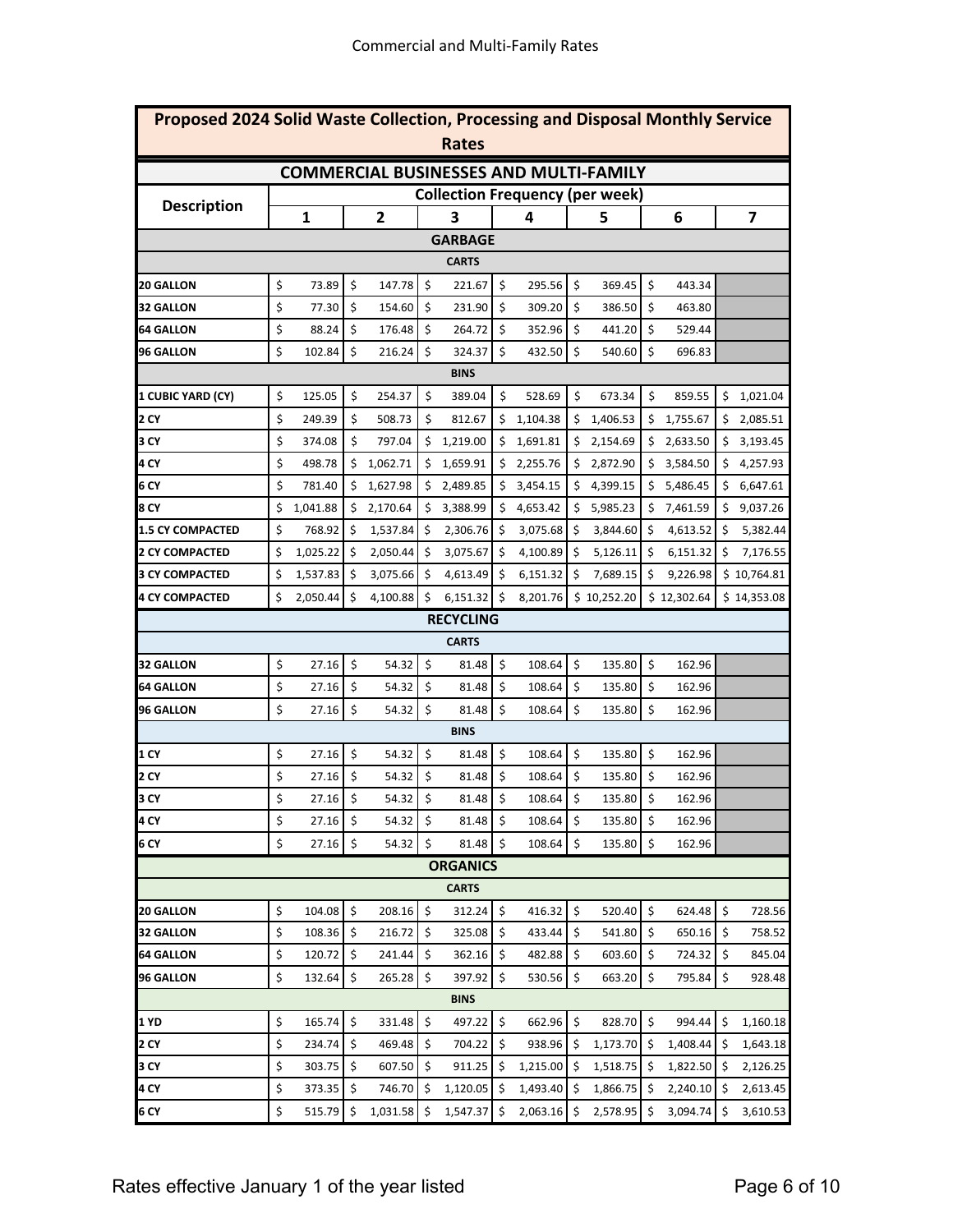| Proposed 2025 Solid Waste Collection, Processing and Disposal Monthly Service<br><b>Rates</b> |    |          |    |                         |         |                 |      |          |    |                                        |                           |             |     |             |
|-----------------------------------------------------------------------------------------------|----|----------|----|-------------------------|---------|-----------------|------|----------|----|----------------------------------------|---------------------------|-------------|-----|-------------|
| <b>COMMERCIAL BUSINESSES AND MULTI-FAMILY</b>                                                 |    |          |    |                         |         |                 |      |          |    |                                        |                           |             |     |             |
|                                                                                               |    |          |    |                         |         |                 |      |          |    |                                        |                           |             |     |             |
| <b>Description</b>                                                                            |    |          |    |                         |         |                 |      |          |    | <b>Collection Frequency (per week)</b> |                           |             |     |             |
|                                                                                               |    | 1        |    | $\overline{\mathbf{2}}$ |         | 3               |      | 4        |    | 5                                      |                           | 6           |     | 7           |
|                                                                                               |    |          |    |                         |         | <b>GARBAGE</b>  |      |          |    |                                        |                           |             |     |             |
|                                                                                               |    |          |    |                         |         | <b>CARTS</b>    |      |          |    |                                        |                           |             |     |             |
| <b>20 GALLON</b>                                                                              | \$ | 80.61    | \$ | 161.22                  | \$      | 241.83          | \$   | 322.44   | \$ | 403.05                                 | \$                        | 483.66      |     |             |
| <b>32 GALLON</b>                                                                              | \$ | 83.75    | \$ | 167.50                  | \$      | 251.25          | \$   | 335.00   | \$ | 418.75                                 | \$                        | 502.50      |     |             |
| <b>64 GALLON</b>                                                                              | \$ | 93.20    | \$ | 186.40                  | \$      | 279.60          | \$   | 372.80   | \$ | 466.00                                 | \$                        | 559.20      |     |             |
| <b>96 GALLON</b>                                                                              | \$ | 104.80   | \$ | 216.24                  | \$      | 324.37          | \$   | 432.50   | \$ | 540.60                                 | \$                        | 696.83      |     |             |
|                                                                                               |    |          |    |                         |         | <b>BINS</b>     |      |          |    |                                        |                           |             |     |             |
| 1 CUBIC YARD (CY)                                                                             | \$ | 127.68   | \$ | 254.37                  | \$      | 389.04          | \$   | 528.69   | \$ | 673.34                                 | \$                        | 859.55      | \$  | 1,021.04    |
| 2 CY                                                                                          | \$ | 249.39   | \$ | 508.73                  | \$      | 812.67          | \$   | 1,104.38 | \$ | 1,406.53                               | \$                        | 1,755.67    | \$  | 2,085.51    |
| 3 CY                                                                                          | \$ | 374.08   | \$ | 797.04                  | \$      | 1,219.00        | \$   | 1,691.81 | \$ | 2,154.69                               |                           | \$2,633.50  | \$  | 3,193.45    |
| 4 CY                                                                                          | \$ | 498.78   | \$ | 1,062.71                | Ś       | 1,659.91        | \$   | 2,255.76 | \$ | 2,872.90                               | \$                        | 3,584.50    | \$  | 4,257.93    |
| 6 CY                                                                                          | \$ | 781.40   | \$ | 1,627.98                | \$      | 2,489.85        | \$   | 3,454.15 | \$ | 4,399.15                               | \$                        | 5,486.45    | \$  | 6,647.61    |
| 8 CY                                                                                          | \$ | 1,041.88 | \$ | 2,170.64                | \$      | 3,388.99        | \$   | 4,653.42 | \$ | 5,985.23                               | \$                        | 7,461.59    | \$  | 9,037.26    |
| <b>1.5 CY COMPACTED</b>                                                                       | \$ | 768.92   | \$ | 1,537.84                | \$      | 2,306.76        | \$   | 3,075.68 | \$ | 3,844.60                               | \$                        | 4,613.52    | \$  | 5,382.44    |
| <b>2 CY COMPACTED</b>                                                                         | \$ | 1,025.22 | \$ | 2,050.44                | \$      | 3,075.67        | \$   | 4,100.89 | \$ | 5,126.11                               | \$                        | 6,151.32    | \$  | 7,176.55    |
| <b>3 CY COMPACTED</b>                                                                         | \$ | 1,537.83 | \$ | 3,075.66                | \$      | 4,613.49        | \$   | 6,151.32 | \$ | 7,689.15                               | \$                        | 9,226.98    |     | \$10,764.81 |
| <b>4 CY COMPACTED</b>                                                                         | \$ | 2,050.44 | \$ | 4,100.88                | \$      | 6,151.32        | \$   | 8,201.76 |    | \$10,252.20                            |                           | \$12,302.64 |     | \$14,353.08 |
| <b>RECYCLING</b>                                                                              |    |          |    |                         |         |                 |      |          |    |                                        |                           |             |     |             |
|                                                                                               |    |          |    |                         |         | <b>CARTS</b>    |      |          |    |                                        |                           |             |     |             |
| <b>32 GALLON</b>                                                                              | \$ | 30.34    | \$ | 60.68                   | $\zeta$ | 91.02           | \$   | 121.36   | \$ | 151.70                                 | \$                        | 182.04      |     |             |
| <b>64 GALLON</b>                                                                              | \$ | 30.34    | \$ | 60.68                   | \$      | 91.02           | \$   | 121.36   | \$ | 151.70                                 | \$                        | 182.04      |     |             |
| <b>96 GALLON</b>                                                                              | \$ | 30.34    | \$ | 60.68                   | \$      | 91.02           | \$   | 121.36   | \$ | 151.70                                 | \$                        | 182.04      |     |             |
|                                                                                               |    |          |    |                         |         | <b>BINS</b>     |      |          |    |                                        |                           |             |     |             |
| 1 CY                                                                                          | \$ | 30.34    | \$ | 60.68                   | -\$     | 91.02           | \$   | 121.36   | \$ | 151.70                                 | \$                        | 182.04      |     |             |
| 2 CY                                                                                          | \$ | 30.34    | \$ | 60.68                   | \$      | 91.02           | \$   | 121.36   | \$ | 151.70                                 | \$                        | 182.04      |     |             |
| 3 CY                                                                                          | \$ | 30.34    | \$ | 60.68                   | \$      | 91.02           | \$   | 121.36   | \$ | 151.70                                 | \$                        | 182.04      |     |             |
| 4 CY                                                                                          | \$ | 30.34    | \$ | 60.68                   | \$      | 91.02           | \$   | 121.36   | \$ | 151.70                                 | \$                        | 182.04      |     |             |
| 6 CY                                                                                          | \$ | 30.34    | \$ | 60.68                   | Ś.      | 91.02           | \$   | 121.36   | \$ | 151.70                                 | $\boldsymbol{\mathsf{S}}$ | 182.04      |     |             |
|                                                                                               |    |          |    |                         |         | <b>ORGANICS</b> |      |          |    |                                        |                           |             |     |             |
|                                                                                               |    |          |    |                         |         | <b>CARTS</b>    |      |          |    |                                        |                           |             |     |             |
| <b>20 GALLON</b>                                                                              | \$ | 115.94   | \$ | 231.88                  | \$      | 347.82          | \$   | 463.76   | \$ | 579.70                                 | \$                        | 695.64      | \$  | 811.58      |
| <b>32 GALLON</b>                                                                              | \$ | 120.49   | \$ | 240.98                  | \$      | 361.47          | \$   | 481.96   | \$ | 602.45                                 | \$                        | 722.94      | \$  | 843.43      |
| 64 GALLON                                                                                     | \$ | 133.18   | \$ | 266.36                  | \$      | 399.54          | \$   | 532.72   | \$ | 665.90                                 | \$                        | 799.08      | \$  | 932.26      |
| <b>96 GALLON</b>                                                                              | \$ | 145.60   | \$ | 291.20                  | \$      | 436.80          | \$   | 582.40   | \$ | 728.00                                 | \$                        | 873.60      | \$  | 1,019.20    |
|                                                                                               |    |          |    |                         |         | <b>BINS</b>     |      |          |    |                                        |                           |             |     |             |
| 1 YD                                                                                          | \$ | 182.69   | \$ | 365.38                  | \$      | 548.07          | \$   | 730.76   | \$ | 913.45                                 | \$                        | 1,096.14    | \$  | 1,278.83    |
| 2 CY                                                                                          | \$ | 257.15   | \$ | 514.30                  | \$      | 771.45          | \$   | 1,028.60 | \$ | 1,285.75                               | \$                        | 1,542.90    | \$  | 1,800.05    |
| 3 CY                                                                                          | \$ | 331.61   | \$ | 663.22                  | \$      | 994.83          | \$   | 1,326.44 | \$ | 1,658.05                               | -\$                       | 1,989.66    | \$. | 2,321.27    |
| 4 CY                                                                                          | \$ | 406.41   | \$ | 812.82                  | \$      | 1,219.23        | ا \$ | 1,625.64 | \$ | 2,032.05                               | \$                        | 2,438.46    | \$  | 2,844.87    |
| 6 CY                                                                                          | \$ | 557.92   | \$ | 1,115.84                | \$      | 1,673.76        | \$   | 2,231.68 | \$ | 2,789.60                               | \$                        | 3,347.52    | \$  | 3,905.44    |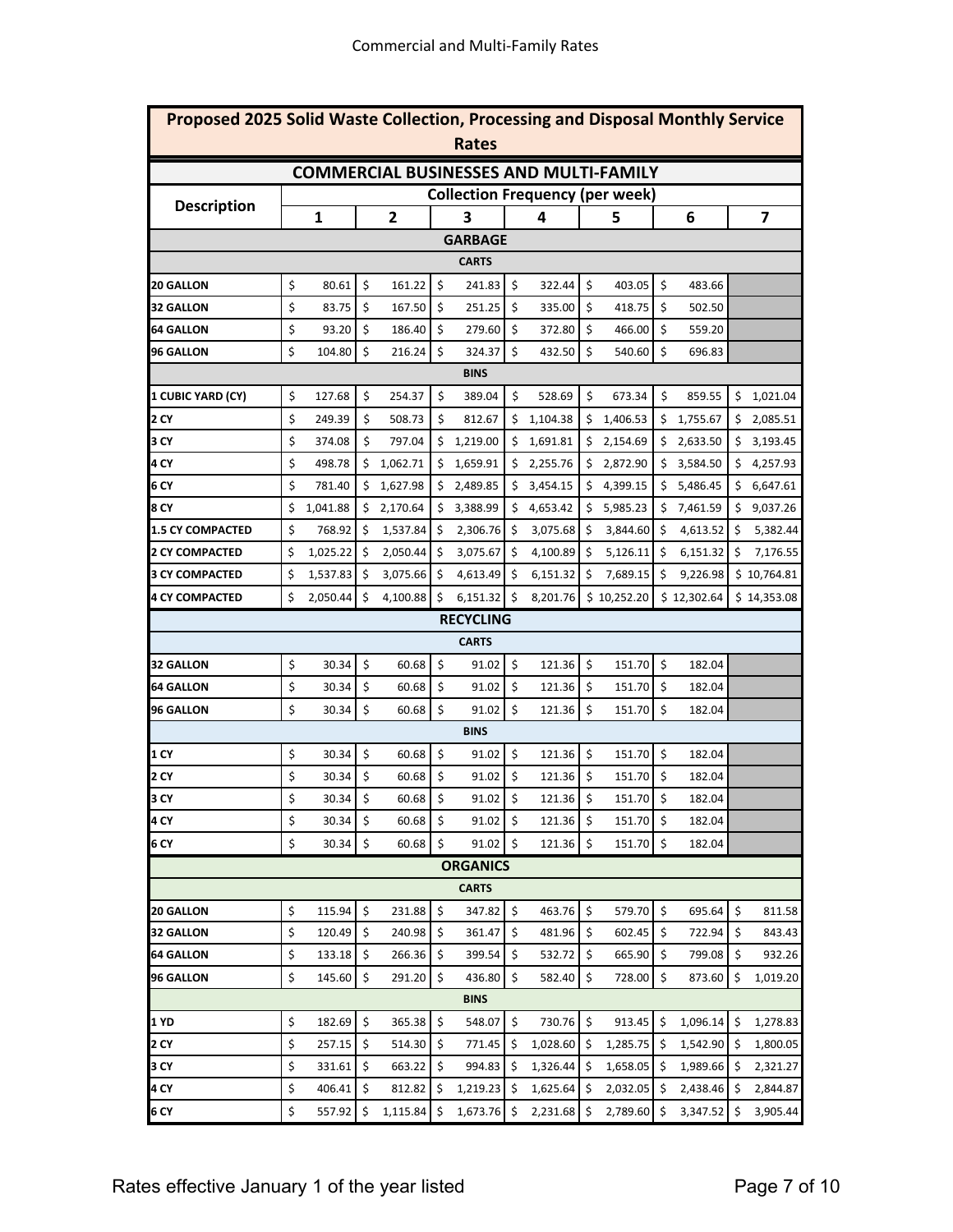#### CITY OF MENLO PARK COMPACTOR RATES

| Proposed Solid Waste Collection, Processing and Disposal Service PER PULL Rates |                          |                |                       |                |                          |                      |                          |                         |                    |        |                  |              |                         |                    |        |                        |                          |                             |                |                            |                        |                        |                |
|---------------------------------------------------------------------------------|--------------------------|----------------|-----------------------|----------------|--------------------------|----------------------|--------------------------|-------------------------|--------------------|--------|------------------|--------------|-------------------------|--------------------|--------|------------------------|--------------------------|-----------------------------|----------------|----------------------------|------------------------|------------------------|----------------|
|                                                                                 | <b>COMPACTOR SERVICE</b> |                |                       |                |                          |                      |                          |                         |                    |        |                  |              |                         |                    |        |                        |                          |                             |                |                            |                        |                        |                |
| <b>Service</b><br>Volume                                                        | 2020                     | 2021           | 2022                  | 2023           | 2024                     | 2025                 | <b>Service</b><br>Volume | 2020                    |                    | 2021   |                  | 2022         | 2023                    |                    | 2024   | 2025                   | <b>Service</b><br>Volume | 2020                        | 2021           | 2022                       | 2023                   | 2024                   | 2025           |
|                                                                                 |                          |                | <b>GARBAGE</b>        |                |                          |                      |                          |                         |                    |        | <b>RECYCLING</b> |              |                         |                    |        |                        |                          |                             |                | <b>ORGANICS</b>            |                        |                        |                |
| 8 CY                                                                            | 946.4<br>Ś.              | 946.40         | 946.40                | 946.40         | 946.40<br>$\mathsf{S}$   | 946.40<br>¢,         | 8 CY                     | 218.82<br>Ŝ.            | $\mathsf{s}$       | 238.1  | S.               | 268.99       | 298.15<br>Ś             | S.                 | 326.07 | 353.9                  | 8 CY                     | 583.42                      | 612.23<br>S.   | 664.50<br>\$               | $\mathsf{s}$<br>719.99 | $\mathsf{s}$<br>779.19 | 844.42<br>Š.   |
| 9 CY                                                                            | \$1.064.7                | 1,064.70<br>Ś  | 1,064.70<br>S.        | 1,064.70<br>Ŝ. | 1,064.70<br>S.           | 1,064.70<br>S.       | I 9 CY                   | \$<br>218.82            | -Ś                 | 238.11 | S.               | 268.99       | 298.15<br><b>S</b>      | -Ś                 | 326.07 | 353.9<br><sup>\$</sup> | 9 CY                     | 629.00<br>Ŝ.                | 659.00<br>S.   | \$<br>713.94               | 772.72<br>\$           | \$<br>835.83           | 905.73<br>Ŝ    |
| 10 CY                                                                           | \$1,183.00               | 1,183.00<br>Ś. | 1,183.00<br>l \$      |                | $$1,183.00$$ $$1,183.00$ | \$1,183.00 10 CY     |                          | Ŝ.<br>218.82            | -Ś                 | 238.11 | S.               | 268.99       | 298.15<br><b>S</b>      | - \$               | 326.07 | 353.9<br>Ŝ.            | 10 CY                    | 674.5<br>$\mathsf{\hat{S}}$ | 705.76<br>S.   | 763.37<br>\$               | 825.44<br>\$           | 892.46<br>Ŝ.           | 967.03<br>S.   |
| 11 CY                                                                           | \$1,301.30               | 1,301.30<br>Ś  | 1,301.30<br>s.        | 1,301.30<br>S. | 1,301.30<br>S.           | 1,301.30 11 CY<br>S. |                          | Ŝ.<br>218.82            |                    | 238.11 | -Ŝ               | 268.99       | 298.15                  | -\$                | 326.07 | 353.9                  | 11 CY                    | 720.1<br><b>S</b>           | 752.53<br>-S   | 812.81<br>S                | 878.1<br>Ŝ.            | Š.<br>949.10           | 1,028.34<br>Ŝ. |
| 12 CY                                                                           | \$1,419.60               | 1,419.60<br>Ś  | 1,419.60<br>- Ś       | 1,419.60<br>Ŝ. | \$1,419.60               | 1,419.60 12 CY<br>Ŝ. |                          | Ŝ.<br>218.82            | $\mathsf{\hat{S}}$ | 238.11 | S.               | 268.99       | 298.15<br><sup>\$</sup> | -Ś                 | 326.07 | 353.95 12 CY           |                          | 765.72<br>Ŝ.                | 799.30<br>S.   | 862.26<br>Ŝ.               | 930.91<br>Ŝ.           | \$1,005.75             | 1,089.65<br>Ŝ. |
| 13 CY                                                                           | \$1,537.90               | 1,537.90       | 1,537.90<br>-S        | 1,537.90<br>S. | 1,537.90<br>S.           | 1,537.90 13 CY<br>Ŝ. |                          | \$<br>218.82            | S.                 | 238.11 | - Ś              | 268.99       | 298.15                  | -Ś                 | 326.07 | 353.9                  | 13 CY                    | <sup>\$</sup><br>811.2      | 846.06<br>-S   | 911.69<br>Ŝ.               | 983.63<br>Ŝ.           | \$1,062.38             | 1,150.95<br>Ŝ. |
| 14 CY                                                                           | \$1,656.2                | 1,656.20<br>Ś  | 1,656.20<br>Ŝ.        | 1,656.20<br>Ŝ. | 1,656.20                 | 1,656.20 14 CY<br>Ś. |                          | Ŝ.<br>218.82            |                    | 238.11 | -\$              | 268.99       | 298.15                  | -Ś                 | 326.07 | 353.9                  | 14 CY                    | 856.8                       | 892.83         | 961.13<br>Ŝ                | 1,036.3<br>Ŝ.          | \$1,119.02             | Š.<br>1,212.26 |
| 15 CY                                                                           | \$1,774.5                | 1,774.50       | 1,774.50<br>Ŝ.        | 1,774.50<br>ς. | 1,774.50                 | 1.774.50 15 CY<br>S. |                          | <sup>\$</sup><br>218.82 |                    | 238.11 | - S              | 268.99       | 298.15                  | .S                 | 326.0  | 353.9                  | <b>15 CY</b>             | 902.4                       | 939.59         | 1,010.57<br>Ŝ.             | 1,089.09<br>Ŝ.         | \$1,175.65             | 1,273.56       |
| 16 CY                                                                           | \$1,892.8                | 1,892.80<br>Ś. | 1,892.80<br>- Ś       | \$1,892.80     | \$1,892.80               | 1,892.80 16 CY<br>Ŝ. |                          | \$<br>218.82            | -Ś                 | 238.11 | - Ś              | 268.99       | 298.15<br><b>S</b>      | -Ŝ                 | 326.07 | 353.9<br><sup>\$</sup> | 16 CY                    | -Ŝ<br>955.4                 | 939.59<br>- Ś  | \$1,065.44                 | \$1,146.30             | \$1,235.99             | 1,337.90<br>\$ |
| 17 CY                                                                           | \$2.011.10               | 2,011.10<br>Ś. | 2,011.10<br>l \$      |                | $$2,011.10$$ $$2,011.10$ | 2.011.10 17 CY<br>Ŝ. |                          | Ŝ.<br>218.82            | $\mathsf{\hat{S}}$ | 238.11 | S.               | 268.99<br>-Ś | 298.15                  | \$                 | 326.07 | 353.9<br>-Ś            | 17 CY                    | $5 - 1.009.2$               | 992.94<br>S.   | \$1,120.95                 | 1,204.04<br>\$         | \$1,296.76             | 1,402.60<br>Ŝ. |
| <b>18 CY</b>                                                                    | \$2,129.40               | 2,129.40       | 2,129.40<br>s.        | 2,129.40<br>S. | 2,129.40<br>S.           | 2,129.40 18 CY<br>S. |                          | 218.82<br>Ŝ.            |                    | 238.11 | -Ŝ               | 268.99       | 298.15                  | - Ś                | 326.07 | 353.95 18 CY           |                          | 1,065.0<br>S.               | 1,047.07<br>S. | 1,177.91<br>\$             | 1,262.98<br>S.         | \$1,358.52             | 1,468.10<br>Ŝ. |
| 19 CY                                                                           | \$2,247.7                | 2.247.70       | 2,247.70<br>$\sim$ \$ | Ŝ.             | 2,247.70 \$ 2,247.70     | \$2,247.70 19 CY     |                          | Ŝ.<br>218.82            | S.                 | 238.11 | S.               | 268.99       | 298.15<br>Ŝ             | S.                 | 326.07 | 353.95 19 CY           |                          | 5, 1,123.8                  | s.<br>1.102.95 | \$1,237.04                 | \$1,323.70             | \$1,421.76             | 1,534.83<br>Ś. |
| 20 CY                                                                           | \$2,366.00               | 2,366.00       | 2,366.00<br>Ŝ.        | 2,366.00<br>s. | 2,366.00<br>S.           | 2,366.0<br>S.        | <b>20 CY</b>             | \$<br>218.82            | - S                | 238.11 | - Ś              | 268.99       | 298.15<br>S.            | -Ś                 | 326.07 | 353.9                  | 20 CY                    | \$1,183.0                   | S.<br>1,161.46 | 1,296.45<br>$\ddot{\rm s}$ | 1,384.66<br>S.         | \$1,485.18             | 1,601.69<br>Ŝ. |
| 21 CY                                                                           | \$2,484.3                | 2,484.30       | 2,484.30<br>Ŝ.        | 2,484.30<br>Ŝ. | 2,484.30                 | 2,484.3<br>Ś.        | 21 CY                    | Ŝ.<br>218.82            |                    | 238.11 | -Ŝ               | 268.99       | 298.15                  | Ŝ                  | 326.07 | 353.9                  | 21 CY                    | $5 - 1,242.1$               | 1,220.3<br>s.  | 1,355.85<br>Ŝ.             | \$<br>1,445.6          | \$1,548.60             | 1,668.56<br>Ŝ. |
| 22 CY                                                                           | \$2,602.6                | 2,602.60       | 2,602.60              | 2,602.60       | 2,602.60                 | 2,602.60<br>ς.       | <b>22 CY</b>             | <sup>\$</sup><br>218.82 |                    | 238.11 | S.               | 268.99       | 298.15                  | Ŝ                  | 326.0  | 353.9                  | 22 CY                    | \$1,301.3                   | 1,279.1<br>-S  | 1,415.25<br>Ŝ.             | 1,506.5<br>Ŝ.          | \$1,612.02             | 1,735.4        |
| 23 CY                                                                           | \$2,720.9                | 2,720.90<br>Ś  | 2,720.90<br>s.        | 2,720.90<br>Ŝ. | \$2,720.90               | \$2,720.90 23 CY     |                          | \$<br>218.82            | -Ś                 | 238.11 | - Ś              | 268.99       | 298.15<br><b>S</b>      | -Ŝ                 | 326.07 | 353.9<br><sup>\$</sup> | 5 23 CY                  | \$1,360.4                   | S.<br>1,338.00 | \$1,474.66                 | \$1,567.5              | \$1,675.45             | 1,802.3<br>\$  |
| 24 CY                                                                           | \$2,839.20               | 2,839.20<br>Ś. | 2,839.20<br>l S       | Ŝ.             | 2,839.20 \$ 2,839.20     | 2,839.20 24 CY<br>Ŝ. |                          | <sup>\$</sup><br>218.82 | $\mathsf{\hat{S}}$ | 238.11 | S.               | 268.99       | 298.15<br><b>S</b>      | - \$               | 326.07 | 353.95<br>Š.           | 24 CY                    | $5$ 1.419.60                | 1,396.85<br>s. | 1,534.07<br>\$             | 1,628.4<br>\$          | \$1,738.87             | 1,869.1<br>Ŝ.  |
| 25 CY                                                                           | \$2,957.50               | 2,957.50       | 2,957.50<br>l \$      | 2,957.50<br>S. | 2,957.50                 | 2,957.50 25 CY<br>s. |                          | 218.82<br>Ŝ.            |                    | 238.11 | -\$              | 268.99       | 298.15                  | - Ś                | 326.07 | 353.95                 | 5 25 CY                  | 1,478.7<br>S.               | 1,455.70<br>S. | 1,593.47<br>S.             | 1,689.4<br>\$          | 1,802.29<br>\$         | 1,936.04<br>Ŝ. |
| 26 CY                                                                           | \$3,075.80               | 3,075.80       | 3,075.80<br>l S       | \$3,075.80     | \$3,075.80               | \$ 3,075.80 26 CY    |                          | Ŝ.<br>218.82            | $\mathsf{\hat{S}}$ | 238.11 | S.               | 268.99       | 298.15<br><sup>\$</sup> | S.                 | 326.07 | 353.95 26 CY           |                          | \$1,537.9                   | s.<br>1,514.54 | \$1,652.88                 | \$1,750.3              | \$1,865.72             | 2,002.92<br>Š. |
| 27 CY                                                                           | \$3,194.1                | 3,194.10<br>s  | 3,194.10<br>-S        | 3,194.10<br>S. | \$3,194.10               | \$ 3,194.10 27 CY    |                          | \$<br>218.82            | - S                | 238.11 | - Ś              | 268.99       | 298.15<br>.S            | -Ŝ                 | 326.07 | 353.9                  | 5 27 CY                  | \$1,597.0                   | S.<br>1,573.39 | \$1,712.29                 | 1,811.32<br>S.         | \$1,929.14             | 2,069.79<br>Ŝ. |
| <b>28 CY</b>                                                                    | \$3,312.4                | 3,312.40<br>Ś  | Ŝ.<br>3,312.40        | 3,312.40<br>Ŝ. | 3,312.40<br>S.           | 3,312.4<br>Ś.        | <b>28 CY</b>             | Ŝ.<br>218.82            |                    | 238.11 | -Ŝ               | 268.99       | 298.15                  | S.                 | 326.07 | 353.9                  | <b>28 CY</b>             | 1,656.2<br>S.               | 1,632.24<br>\$ | 1,771.70<br>\$             | 1,872.2<br>\$          | \$1,992.5              | 2,136.66<br>Š. |
| 29 CY                                                                           | \$3,430.7                | 3,430.70       | 3,430.7<br>Ŝ.         | 3,430.70<br>s. | 3,430.70                 | 3,430.70<br>Ś.       | <b>29 CY</b>             | Ŝ.<br>218.82            | S.                 | 238.11 | S.               | 268.99       | 298.15                  | Ŝ                  | 326.07 | 353.9                  | 29 CY                    | \$1,715.3                   | 1,691.09<br>S. | 1,831.10<br>Ŝ.             | 1,933.2<br>\$          | \$2,055.99             | 2,203.5<br>Ŝ.  |
| 30 CY                                                                           | \$3,549.00               | 3,549.00<br>Ś. | - Ś<br>3,549.00       | \$3,549.00     | \$3,549.00               | \$ 3,549.00 30 CY    |                          | \$<br>218.82            | -Ś                 | 238.11 | S.               | 268.99       | 298.15<br><b>S</b>      | s.                 | 326.07 | 353.9<br>Š.            | 5 30 CY                  | \$1,774.5                   | \$1,749.93     | \$1,890.50                 | \$1,994.18             | \$2,119.41             | s.<br>2,270.40 |
| 31 CY                                                                           | \$3,667.30               | 3,667.30<br>Ś. | 3,667.30<br>l S       | S.             | 3,667.30 \$ 3,667.30     | 3,667.30 31 CY<br>Ŝ. |                          | 218.82<br>Ŝ.            | $\mathsf{\hat{S}}$ | 238.11 | S.               | 268.99       | 298.15<br><b>S</b>      | - \$               | 326.07 | 353.95 31 CY<br>Ŝ.     |                          | \$1,833.65                  | 1,808.78<br>S. | 1,949.91<br>\$             | 2,055.13<br>\$         | \$2,182.83             | 2,337.2<br>Ŝ.  |
| 32 CY                                                                           | \$3,785.60               | 3,785.60       | 3,785.60<br>l \$      | 3,785.60<br>S. | 3,785.60                 | 3,785.60 32 CY<br>S. |                          | 218.82<br>Ŝ.            |                    | 238.11 | -Ŝ               | 268.99       | 298.15                  | -\$                | 326.07 | 353.95 32 CY           |                          | 1,892.8<br>S.               | 1,867.63<br>S. | 2,009.32<br>S.             | 2,116.09<br>S.         | \$2,246.26             | 2,404.14<br>Ŝ. |
| 33 CY                                                                           | \$3,903.90               | 3.903.90<br>Ś  | l s<br>3,903.90       | \$3,903.90     | \$3,903.90               | \$ 3,903.90 33 CY    |                          | Ŝ.<br>218.82            | $\mathsf{\hat{S}}$ | 238.11 | Ŝ.               | 268.99       | 298.15<br><sup>\$</sup> | -\$                | 326.07 | 353.95 33 CY           |                          | \$1,951.95                  | Ŝ.<br>1,926.48 | \$2,068.72                 | \$2,177.03             | \$2,309.67             | 2,471.00<br>Š. |
| 34 CY                                                                           | \$4,022.20               | 4,022.20       | 4,022.20<br>Ŝ.        | 4,022.20<br>ς. | 4,022.20<br>$\zeta$      | 4,022.20 34 CY<br>S. |                          | \$<br>218.82            | $\hat{\zeta}$      | 238.11 | S.               | 268.99       | 298.15<br>S.            | -Ŝ                 | 326.07 | 353.9                  | <b>34 CY</b>             | \$2,011.1                   | 1,985.32<br>S. | \$2,128.13                 | 2,237.99<br>\$.        | \$2,373.10             | 2,537.88<br>Ŝ. |
| 35 CY                                                                           | \$4,140.5                | 4,140.5        | 4,140.50              | 4,140.50<br>Š. | 4,140.5                  | 4,140.5              | 35 CY                    | Ŝ.<br>218.8             |                    | 238.1  | $\mathsf{S}$     | 268.99       | 298.15                  | Ś                  | 326.0  | 353.9                  | 35 CY                    | 2,070.2<br>Ŝ.               | 2,044.1<br>Ŝ.  | 2,187.54<br>\$             | 2,298.9<br>Ś.          | \$2,436.5              | 2,604.7<br>Š.  |
| 36 CY                                                                           | \$4,258.80               | 4,258.80       | 4,258.80              | 4,258.80<br>S. | 4,258.80                 | 4,258.80 36 CY<br>Ś. |                          | Ŝ.<br>218.82            | Ŝ.                 | 238.11 | S.               | 268.99       | 298.15<br><b>&lt;</b>   | Ś                  | 326.07 | 353.9                  | <b>36 CY</b>             | \$2,129.4                   | 2,103.02<br>S. | 2,246.94<br>\$             | 2,359.8<br>\$          | \$2,499.94             | 2,671.6<br>Ŝ.  |
| 37 CY                                                                           | Ś.<br>4,377.1            | 4,377.10<br>Ś  | s.<br>4,377.10        | 4,377.10<br>Ŝ. | 4,377.10<br>S.           | Ŝ.<br>4,377.10 37 CY |                          | \$<br>218.82            | -Ś                 | 238.11 | - Ś              | 268.99       | 298.15<br><b>S</b>      | \$.                | 326.07 | 353.9<br><sup>\$</sup> | 537 CY                   | \$2,188.5                   | S.<br>2,161.8  | \$<br>2,306.34             | S.<br>2,420.84         | \$2,563.36             | \$<br>2,738.48 |
| 38 CY                                                                           | 4,495.4<br>Ś.            | 4,495.40<br>Ś  | 4,495.40<br>l S       | 4,495.40<br>s. | 4,495.40<br>S.           | 4,495.40 38 CY<br>Ś. |                          | 218.82<br>Ŝ.            | -Ś                 | 238.11 | S.               | 268.99       | 298.15<br><b>S</b>      | -\$                | 326.07 | 353.9<br>Ŝ.            | 538 CY                   | \$2,247.70                  | 2,220.71<br>S. | 2,365.75<br>\$             | \$<br>2,481.8          | \$<br>2,626.79         | 2,805.36<br>Ŝ. |
| 39 CY                                                                           | \$<br>4,613.7            | 4,613.70       | 4,613.70<br>-S        | 4,613.70       | 4,613.70                 | 4,613.70<br>S.       | 39 CY                    | Ŝ.<br>218.82            |                    | 238.11 | -\$              | 268.99       | 298.15                  | -S                 | 326.07 | 353.9                  | 39 CY                    | 2,306.8                     | 2,279.56<br>S. | 2,425.16<br>S.             | 2,542.75<br>s.         | \$2,690.21             | 2,872.22<br>Ŝ. |
| 40 CY                                                                           | \$4,732.00               | 4,732.00<br>Ś. | l \$<br>4,732.00      |                | $$4,732.00$ $$4,732.00$  | \$4.732.00 40 CY     |                          | $\mathsf{S}$<br>218.82  | $\mathsf{\hat{S}}$ | 238.11 | S.               | 268.99       | 298.15<br><b>S</b>      | $\mathsf{\hat{S}}$ | 326.07 | 353.95 40 CY<br>Ŝ.     |                          | \$2,366.00                  |                | $$2,338.41$ $$2,484.57$    | \$2,603.71             | \$2,753.64             | 2,939.10<br>\$ |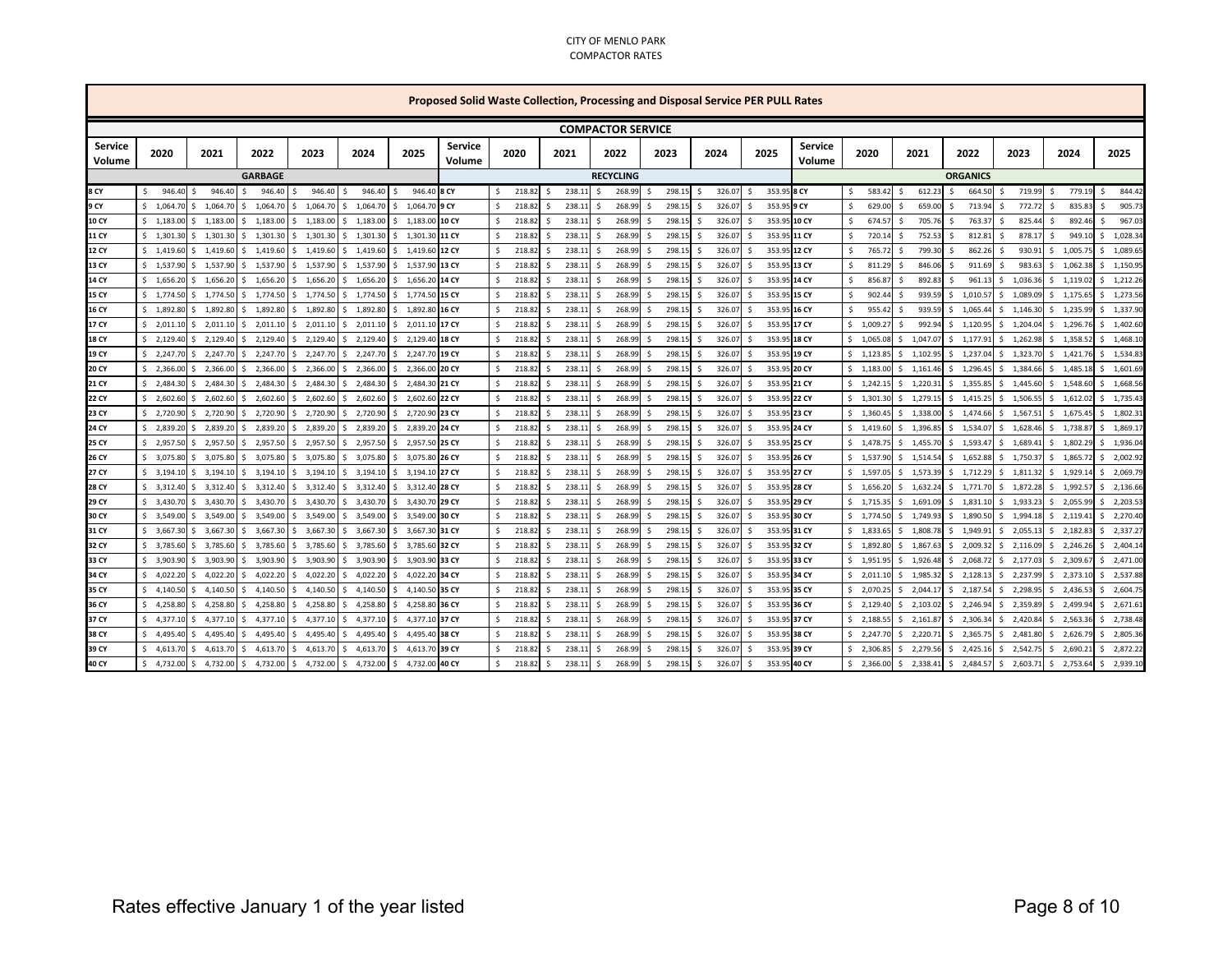| Proposed Solid Waste Collection, Processing and Disposal Service PER PULL Rates |    |          |                           |                 |    |          |    |          |    |               |    |          |  |
|---------------------------------------------------------------------------------|----|----------|---------------------------|-----------------|----|----------|----|----------|----|---------------|----|----------|--|
| <b>ROLL-OFF DEBRIS BOX</b>                                                      |    |          |                           |                 |    |          |    |          |    |               |    |          |  |
| <b>Service Volume</b>                                                           |    | 2020     |                           | 2021            |    | 2022     |    | 2023     |    | 2024          |    | 2025     |  |
|                                                                                 |    |          |                           | <b>GARBAGE</b>  |    |          |    |          |    |               |    |          |  |
| 8 CY                                                                            | \$ | 628.95   | \$                        | 628.95          | \$ | 628.95   | \$ | 628.95   | \$ | 628.95        | \$ | 628.95   |  |
| <b>15 CY</b>                                                                    | \$ | 628.95   | \$                        | 628.95          | \$ | 628.95   | \$ | 631.87   | \$ | 639.99        | \$ | 653.05   |  |
| <b>20 CY</b>                                                                    | \$ | 689.56   | \$                        | 689.56          | \$ | 689.56   | \$ | 694.12   | \$ | 704.21        | \$ | 719.60   |  |
| 30 CY                                                                           | \$ | 932.01   | \$                        | 932.01          | \$ | 932.01   | \$ | 932.01   | \$ | 932.01        | \$ | 934.18   |  |
| 40 CY                                                                           | \$ | 1,174.47 | Ś                         | 1,174.47        | \$ | 1,174.47 | Ś  | 1,174.47 | \$ | 1,174.47      | \$ | 1,174.47 |  |
| <b>RECYCLING</b>                                                                |    |          |                           |                 |    |          |    |          |    |               |    |          |  |
| 8 CY                                                                            | \$ | 218.82   | \$                        | 238.11          | \$ | 268.99   | \$ | 298.15   | \$ | 326.07        | \$ | 353.95   |  |
| <b>15 CY</b>                                                                    | \$ | 218.82   | \$                        | 238.11          | \$ | 268.99   | \$ | 298.15   | \$ | 326.07        | \$ | 353.95   |  |
| <b>20 CY</b>                                                                    | \$ | 218.82   | \$                        | 238.11          | \$ | 268.99   | \$ | 298.15   | \$ | 326.07        | \$ | 353.95   |  |
| 30 CY                                                                           | \$ | 218.82   | \$                        | 238.11          | \$ | 268.99   | \$ | 298.15   | \$ | 326.07        | Ś  | 353.95   |  |
| 40 CY                                                                           | \$ | 218.82   | \$                        | 238.11          | Ś  | 268.99   | Ś  | 298.15   | \$ | 326.07        | \$ | 353.95   |  |
|                                                                                 |    |          |                           | <b>ORGANICS</b> |    |          |    |          |    |               |    |          |  |
| 8 CY                                                                            | \$ | 417.44   | \$                        | 439.69          | \$ | 478.72   | \$ | 518.95   | \$ | 560.78        | \$ | 605.87   |  |
| <b>15 CY</b>                                                                    | \$ | 517.29   | \$                        | 550.27          | \$ | 607.95   | Ś  | 667.36   | \$ | 729.20        | \$ | 796.00   |  |
| <b>20 CY</b>                                                                    | \$ | 596.76   | $\boldsymbol{\mathsf{S}}$ | 636.51          | \$ | 706.24   | \$ | 778.31   | \$ | 853.58        | \$ | 935.15   |  |
| 30 CY                                                                           | \$ | 771.99   | \$                        | 823.49          | \$ | 914.78   | \$ | 1,010.07 | \$ | $1,110.46$ \$ |    | 1,220.10 |  |
| 40 CY                                                                           | \$ | 947.22   | \$                        | 1,010.46        | \$ | 1,123.32 | Ś  | 1,241.82 | Ś  | 1,367.34      | Ś. | 1,505.06 |  |